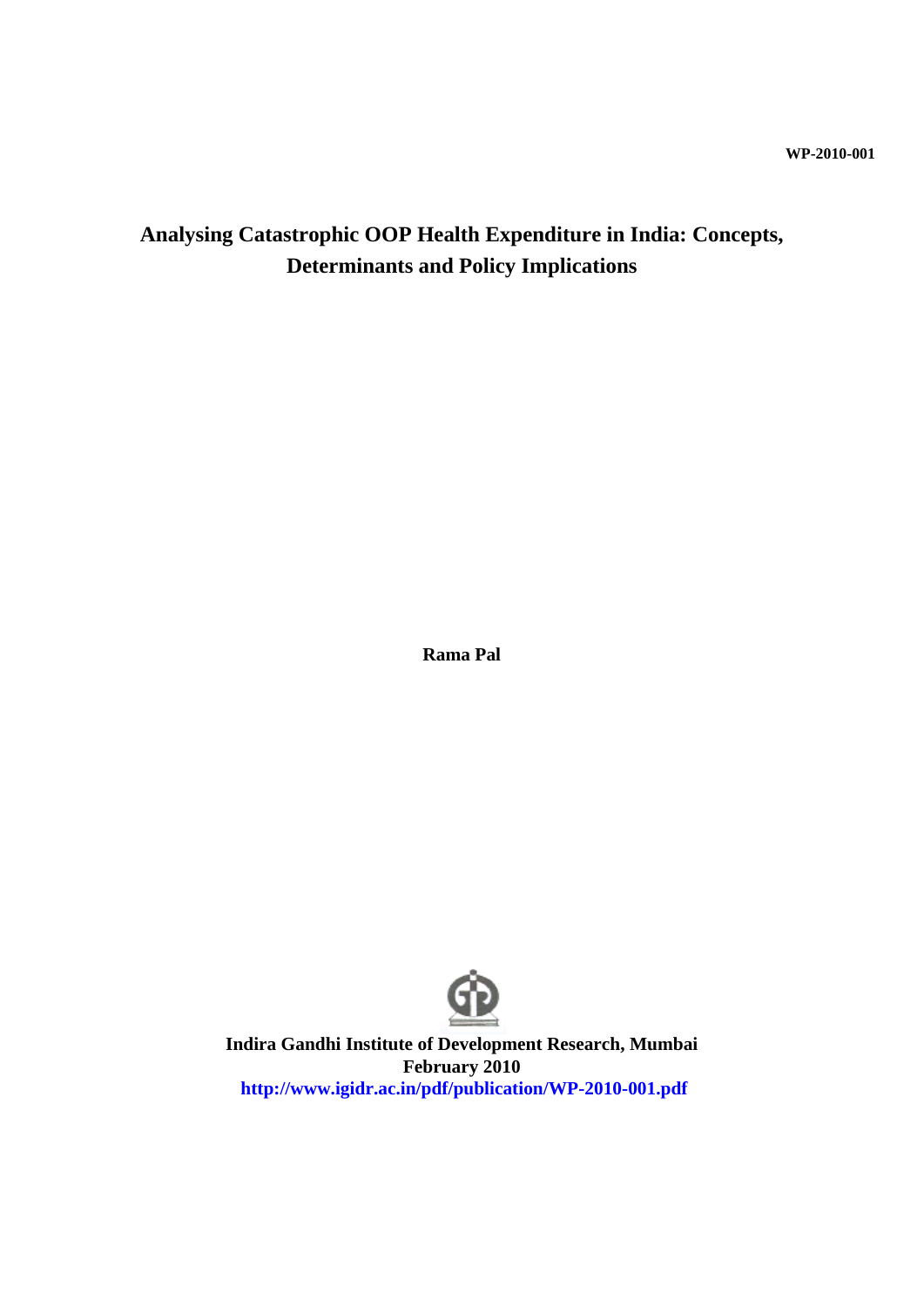## **Analysing Catastrophic OOP Health Expenditure in India: Concepts, Determinants and Policy Implications**

**Rama Pal**

**Indira Gandhi Institute of Development Research (IGIDR) General Arun Kumar Vaidya Marg Goregaon (E), Mumbai- 400065, INDIA Email (corresponding author):** rama@igidr.ac.in

#### **Abstract**

*The present paper attempts to modify definition of catastrophic out-of-pocket health expenditure by characterising it based on consumption of necessities. In literature, catastrophic expenditure is defined as that level of OOP health expenditure which exceeds some fixed proportion of household income or household's capacity to pay. In the present paper, catastrophic health expenditure is defined as one which reduces the non-health expenditure to a level where household is unable to maintain consumption of necessities. Based on this definition of catastrophic health expenditure, the paper examines determinants of catastrophic OOP health expenditure in India. Findings suggest that it is important to carefully revise the concept of catastrophic health care spending and the method developed in this paper can be considered as one of the possible alternatives. We find that education is one of the important policy instruments that can be used to reduce incidence of catastrophic spending in India. The findings also suggest that even after efforts to reduce differences among various social classes in India, socially deprived classes are still vulnerable as they are more likely to experience financial catastrophe due to illness.*

#### **Keywords:**

Catastrophic health expenditure; Consumption of Necessities; India.

#### **JEL Code:**

I12, I19

#### **Acknowledgements:**

This paper forms a part of the author's Ph.D. thesis. The Author would like to thank Dr. M.H. Suryanarayana and the anonymous referee for useful comments.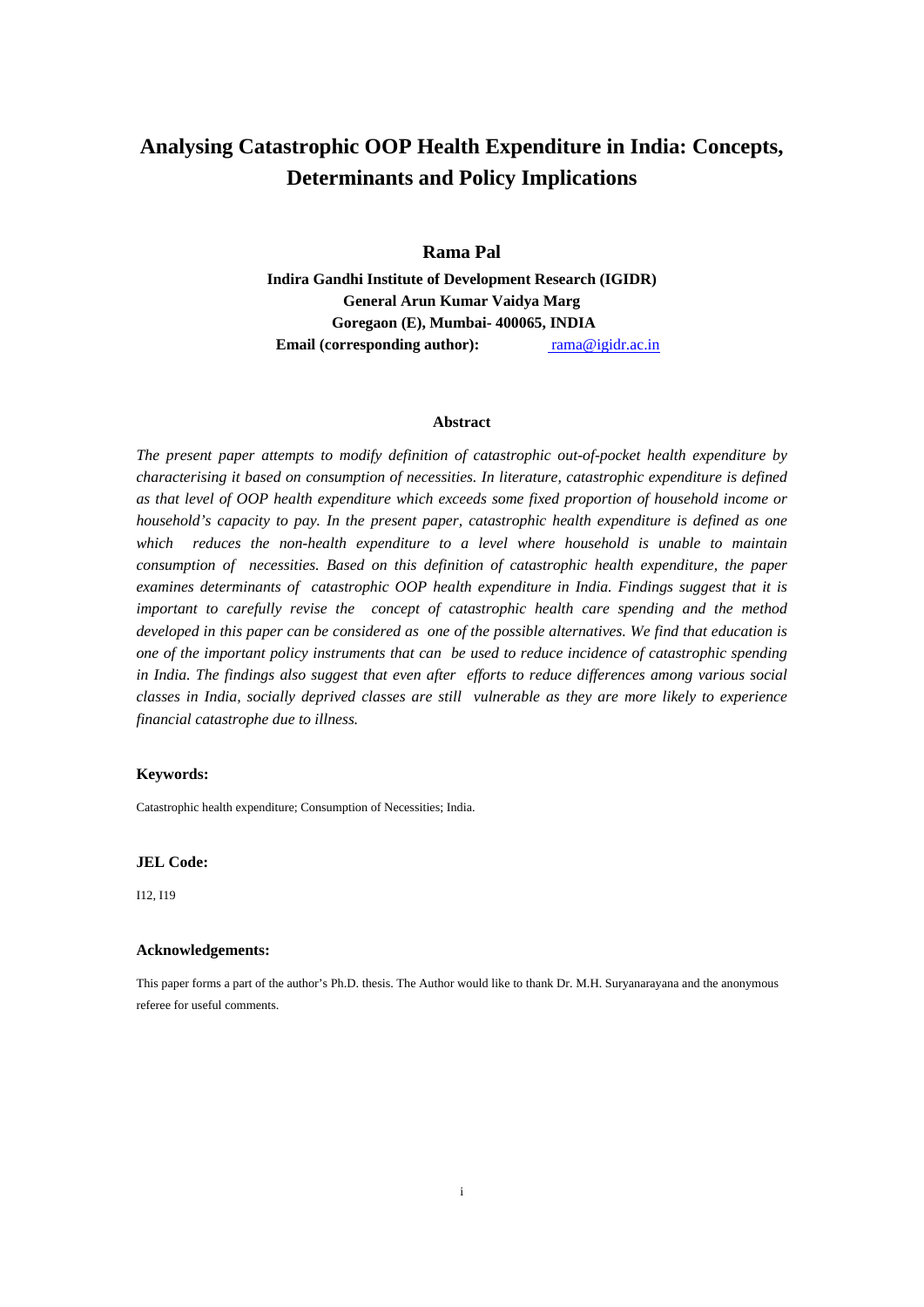# Analysing Catastrophic OOP Health Expenditure in India: Concepts, Determinants and Policy Implications

## *1. Introduction:*

Studies on economic consequences of health shocks provide important insights for policy makers. Health policies are concerned not only with improving health status of population but also with protecting households from financial catastrophe of illness (Peters *et al.*, 2002). Studies examining out-of-pocket (OOP) health expenditure throw light on effect of illness on economic wellbeing of household. The concept of catastrophic OOP health expenditure assumes importance in this context. Catastrophic OOP health expenditure is concerned with high levels of OOP health expenditure which might affect household's standard of living. In literature, catastrophic expenditure is defined as that level of OOP health expenditure which exceeds some fixed proportion of household income or household's capacity to pay. The present paper has two objectives: first is to define catastrophic health expenditure based on household's required consumption of necessities and second is to examine determinants of catastrophic OOP health expenditure in India. We propose to use the Engel curves to measure this required consumption. Based on this definition of catastrophic expenditure, we examine determinants of catastrophic OOP health expenditure in India.

Examining catastrophic OOP health expenditure to evaluate health system dates back to Berki (1986). Since then different definitions of catastrophic OOP health expenditure have been provided in literature. According to Berki (1986), catastrophic OOP expenditure is one which constitutes large part of household budget and thus, affects household's ability to maintain customary standard of living. The idea behind this approach is that if health care spending constitutes large portion in household budget, then it will affect consumption of other items. Thus, as pointed out by Russell (1996), this approach is concerned with opportunity cost of health care spending.

Wagstaff and van Doorslaer (2003) measures incidence and extent of catastrophic OOP health expenditure in Vietnam using share of OOP expenditure in total household budget. Following Berki (1986), Wagstaff and van Doorslaer (2003) defined catastrophic OOP health expenditure as health expenditure that exceeds some fixed proportion of total household expenditure. This threshold level is set arbitrarily. Wagstaff and van Doorslaer (2003) sets this threshold at 10 percent of total household budget. However, as pointed out

1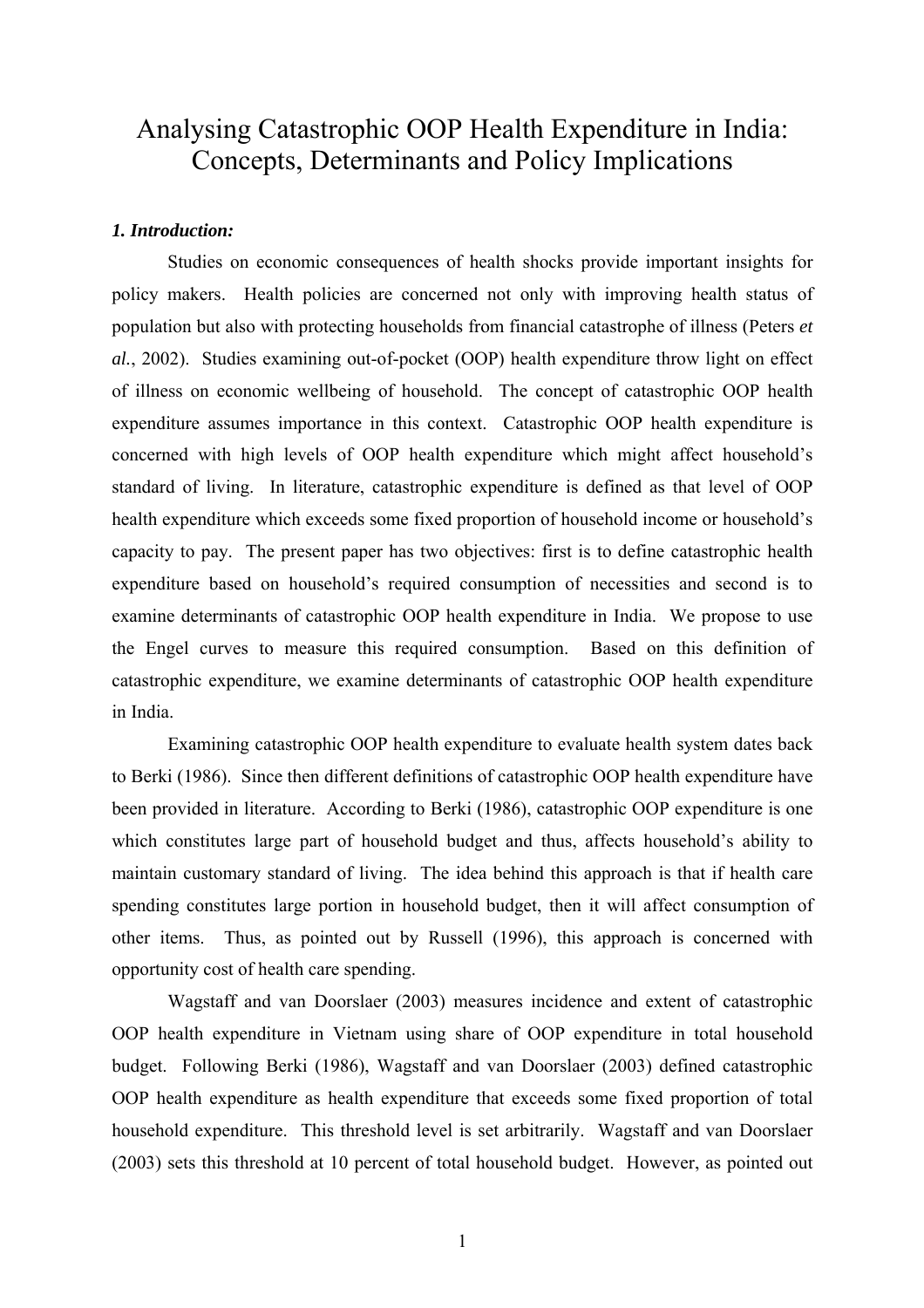by Wagstaff and van Doorslaer (2003), taking same threshold level for poor and rich households leads to some problem. In particular, rich households are more likely to exceed the threshold level than poor as they have more resources to spend on health care. In this context, Russell (1996) notes that in the short run rich households may reduce 'unnecessary' consumption while poor households may have to forgo essential consumption in order to support OOP health expenditure. In the first case it is difficult to judge whether household is facing a catastrophe, even if OOP health care spending is above the threshold level.

 Xu *et al.* (2003) argues that share of OOP expenditure should be taken in terms of household's capacity to pay. They define household's capacity to pay as income after accounting for median level of food consumption in society. Households spending more than 40 percent of their capacity to pay on health care are said to experience catastrophic OOP health expenditure. Xu *et al.* (2003) takes actual food consumption for households with income lower than median food consumption. Arbitrariness in defining threshold level remains in this approach as well. Apart from this, as rightly pointed out by Wagstaff (2008), the criterion may actually lead to conclusion that a poor household has higher capacity to pay than a household who is just above the subsistence level. It is important to note that, both of these approaches consider OOP health expenditure as involuntary and thus assume that it does not contribute to household's welfare (Wagstaff, 2008).

Even though there are some weaknesses, above two methods provide important measures of catastrophic OOP health expenditure. Moreover, these measures are very useful in making comparisons across societies or countries. Many studies have used these methods to examine share of OOP expenditure and evaluate financial protection provided by health systems in context of developing countries<sup>[1](#page-3-0)</sup>, including India<sup>[2](#page-3-1)</sup>. Some of these studies, for instance O'Donnell *et al.* (2005), note that since catastrophic OOP health expenditure is defined as one that exceeds 10 percent of household budget, rich households are more likely to incur catastrophic OOP health expenditure, which seems counterintuitive. These empirical finding supports Russell (1996) which argues against same threshold level for poor and rich households.

The above two methods of defining catastrophic OOP expenditure do not consider household's external resources. For instance, if household is able to borrow to finance OOP health expenditure then its present consumption will have lower impact than a situation

<span id="page-3-0"></span> 1 For instance, see O'Donnell *et al.* (2005), Su *et al.* (2006), Thuan *et al.* (2006), Covangnero *et al.* (2006), and van Doorslaer *et al.* (2007).

<span id="page-3-1"></span><sup>&</sup>lt;sup>2</sup> Garg and Karan (2005), O'Donnell *et al.* (2005) and Vaishnavi and Dash (2009) have examined catastrophic OOP health expenditure for India.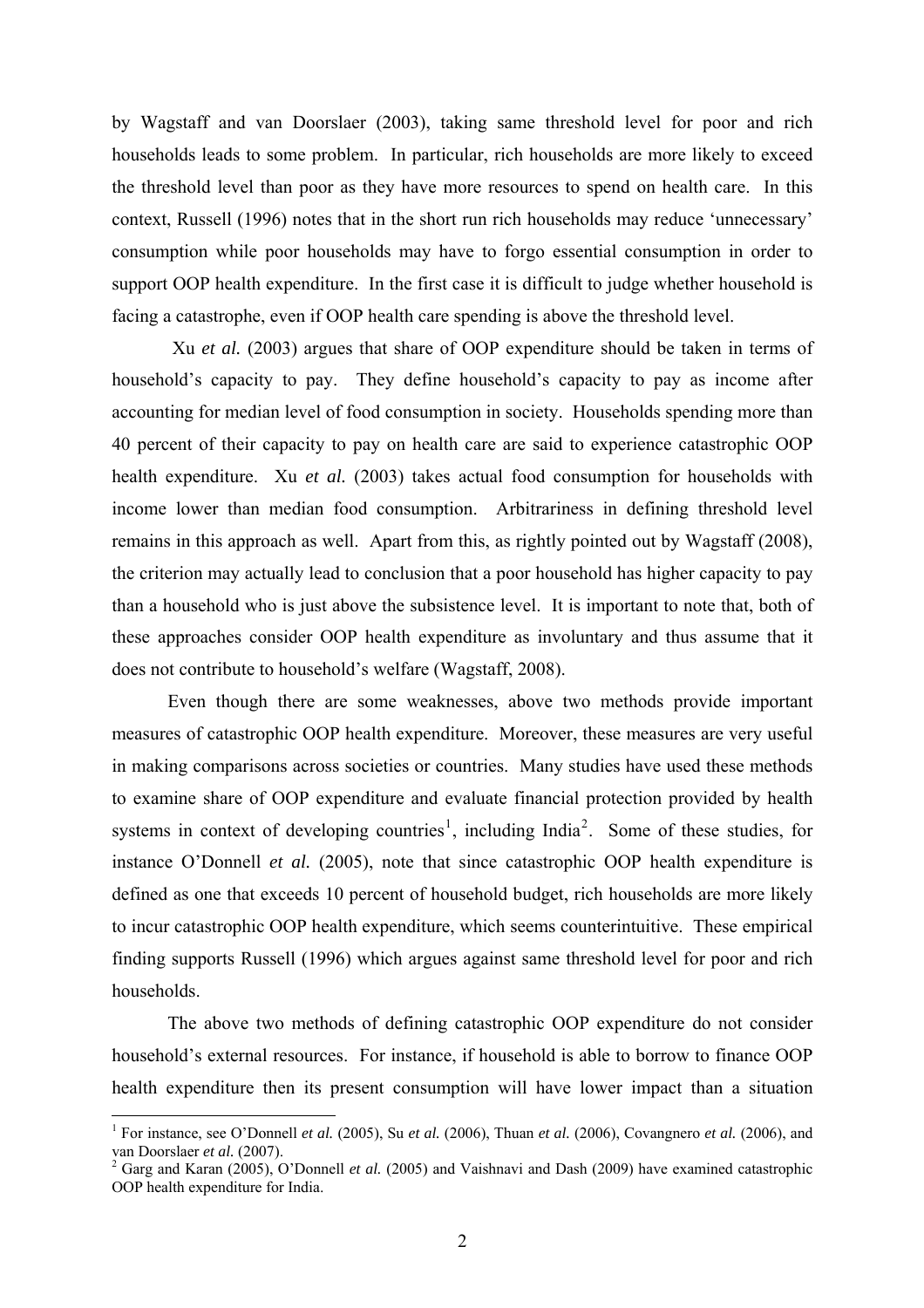where household cannot borrow. Flores *et al.* (2008) presented revised definition of catastrophic OOP health expenditure after accounting for sources used to finance health expenditure. They showed that if the method of financing is not considered then catastrophic OOP health expenditure might be under- or over-estimated. This approach is an important improvement over the method described in Wagstaff and van Doorslaer (2003). At the same time, this approach is also subjective in nature, as it imposes arbitrary threshold level after accounting for sources of financing.

In the present paper, we attempt to bring in some objectivity in measurement of catastrophic OOP health expenditure and define it as OOP health expenditure that results in consumption deprivation of necessities. While doing this, we retain the assumption of earlier studies that health expenditure is involuntary. This assumption means that OOP health expenditure has entirely negative effect on household welfare as it deprives household of resources that could have been spent on other goods and services (Wagstaff, 2008). At the same time, our study differs from previous studies on following grounds.

- We take into account community's preferences for defining necessities and estimate income level required to attain saturation level of consumption of necessities. Methodology of estimating required consumption of necessities is based on Sitaramam *et*  al. (1996) and Kumar *et al.* (2009)<sup>[3](#page-4-0)</sup>. OOP health expenditure is defined as catastrophic if it reduces non-health expenditure to a level which is lower than the required level.
- Next, we examine the factors that lead to catastrophic OOP health expenditure in India. For this purpose, we use nationwide sample survey on consumption expenditure of households conducted by the National Sample Survey Organisation (NSSO).

The rest of the paper is organised as follows: the next section describes the methodology used to define catastrophic OOP health expenditure. Section 3 illustrates the data source. Section 4 elaborates on econometric techniques used and explanatory variables used in our analysis. Section 5 discusses empirical findings. Finally, section 6 concludes.

#### *2. Defining Catastrophic OOP Health Expenditure:*

We have seen that previous studies generally measure catastrophic OOP health expenditure in terms of proportion of OOP expenditure in total household budget or household's capacity to pay. As mentioned in the previous section, there are some

<span id="page-4-0"></span><sup>&</sup>lt;sup>3</sup> These studies use similar methodology to estimate consumption deprivation index.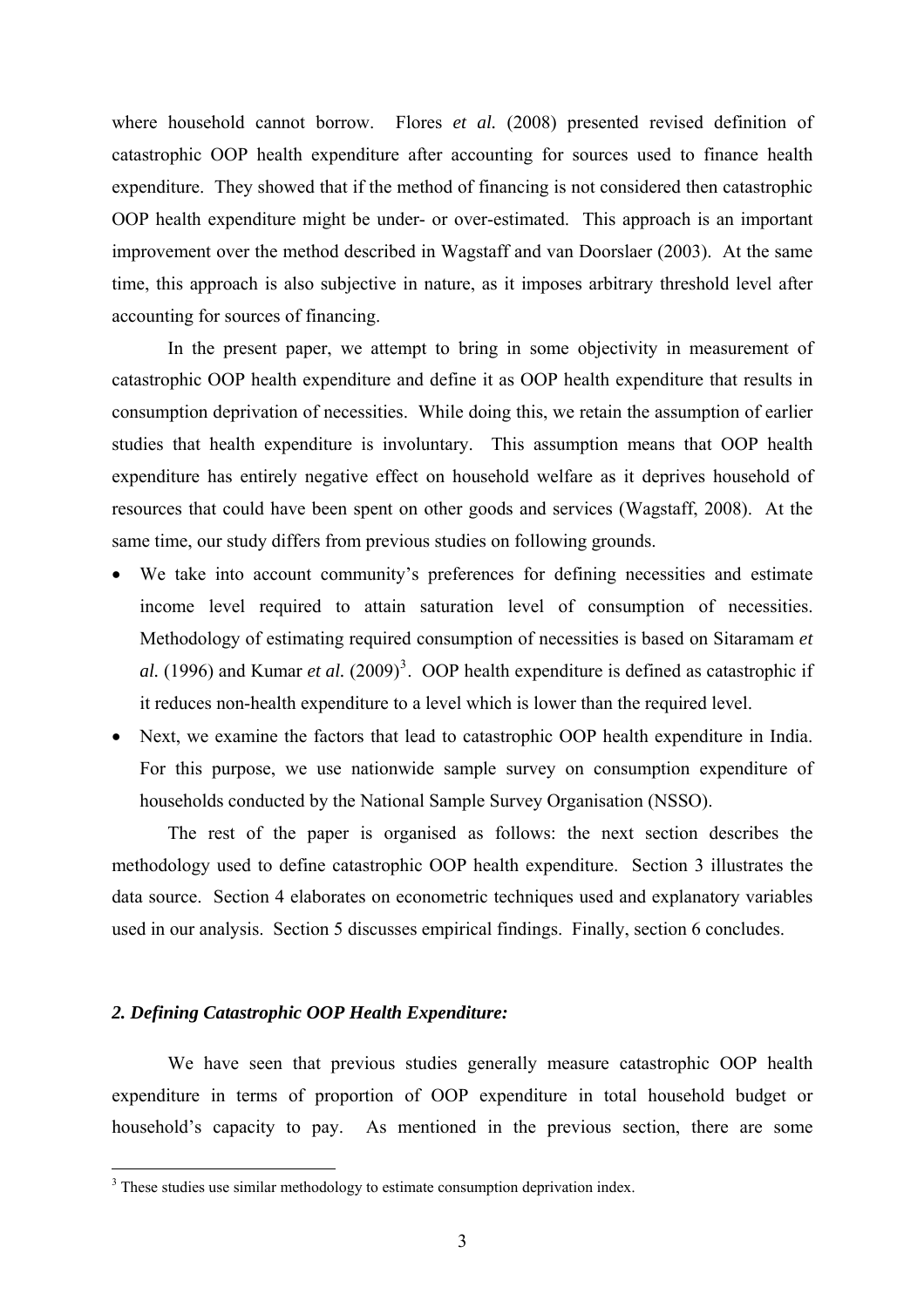weaknesses of this approach. One of the important questions to ask is whether the same level of OOP health expenditure can be considered as catastrophic for rich and poor households. Since resources of poor households are limited, allocating five percent of household budget towards health care might have negative impact on their standard of living. On the other hand, even if rich households allocate 25 percent of household budget to health care, that will not result in lower standard of living for them. Russell (1996) argues that a rich household might just forgo consumption of 'unnecessary' items to spend on health care and thus, even if share of OOP expenditure in total budget exceeds the threshold level it should not be considered as catastrophic. For instance, in case of India, a larger proportion of rich households spend more than 10 percent (conventional threshold level) on health care than poor households (see Table 1). Poor households have lower resources compared to rich households and as a result their capacity to spend on health care is also lower. Consequently, poor households are less likely to be categorised as incurring catastrophic payments than rich households. In this context, Russell (1996) points out that it is important to determine what are necessary consumption and unnecessary consumption to define catastrophic OOP health expenditure. We attempt to proceed in this direction and measure income required to protect consumption of necessities. After calculating this 'required income', we define catastrophic health expenditure. As mentioned in the previous section, while doing our analysis we maintain the assumption that OOP health expenditure is entirely involuntary and does not add to household welfare.

In order to derive required income<sup>[4](#page-5-0)</sup>, we borrow from poverty literature. Sitaramam *et al.* (1996), Kumar *et al.* (2008) and Kumar *et al.* (2009) measure poverty using cereal consumption deprivation. The argument behind this approach is that Engel curve for necessities is concave in nature and the point where it saturates can be taken as deprivation point. Thus, the inflexion point gives required consumption on a necessity and the associated minimum total expenditure to attain this consumption. Households consuming below this point are considered as deprived households who are unable to attain saturation level of cereal consumption. We use this concept to derive total household expenditure required to maintain saturation level of consumption of necessities. Here, we consider more than one necessity.

Next, we use this 'required income' as threshold level to define catastrophic OOP health expenditure. For instance, consider a household that is consuming only one necessity,

 $\overline{a}$ 

<span id="page-5-0"></span><sup>&</sup>lt;sup>4</sup> We use total consumption expenditure as a proxy for household income as information on income is not available.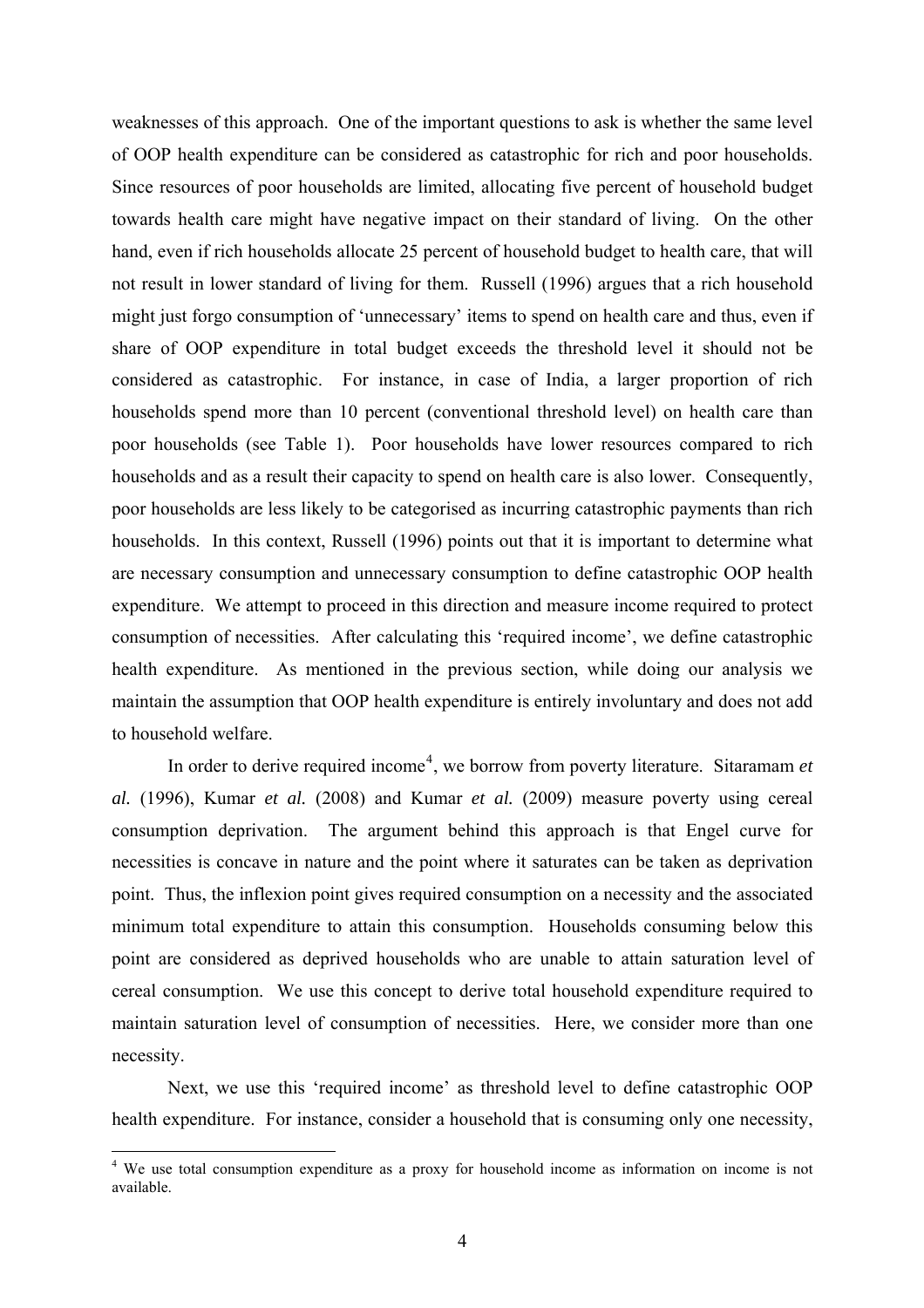food. Engel curve for this good is depicted in Figure 2.9. In the figure,  $X^*$  is minimum total expenditure required to consume saturation level of food. Beyond this point, food consumption does not increase with total household expenditure, but rather remains constant. Now, suppose household's total expenditure is X. In this case,  $(X-X^*)$  gives the maximum amount that household can spend without affecting the food consumption. Thus,  $[(X-X^*)/X]$ can be taken as threshold level of proportion that household can allocate for health care. Moreover, for households with total expenditure lower than  $X^*$  the threshold level is zero, as any expenditure on health will affect their consumption of necessities.



Now suppose household consumes two necessities, say food and fuel. In this case, we will get two levels of required total expenditure from estimation of Engel curves for each of these two commodities, say,  $X_1^*$  and  $X_2^*$ . To calculate required income, we take maximum of  $X_1^*$  and  $X_2^*$ , as at the maximum level of total expenditure consumption of both the commodities will be at saturation level<sup>[5](#page-6-0)</sup>. Threshold level can be measured as:

$$
h^* = \frac{X - \max(X_1^*, X_2^*)}{X}
$$
 if  $X \ge \max(X_1^*, X_2^*)$   

$$
h^* = 0
$$
 if  $X < \max(X_1^*, X_2^*)$ 

 $\overline{a}$ 

<span id="page-6-0"></span><sup>5</sup> Alternatively, one can aggregate over commodities first and then estimate the aggregate Engel curve. However, there is a problem with this approach as it would over-or under-estimates total household expenditure required to achieve saturation level of consumption of necessities. In particular, at the point where the aggregate Engel curve saturates, it is not necessary that individual Engel curves will saturate at the same point.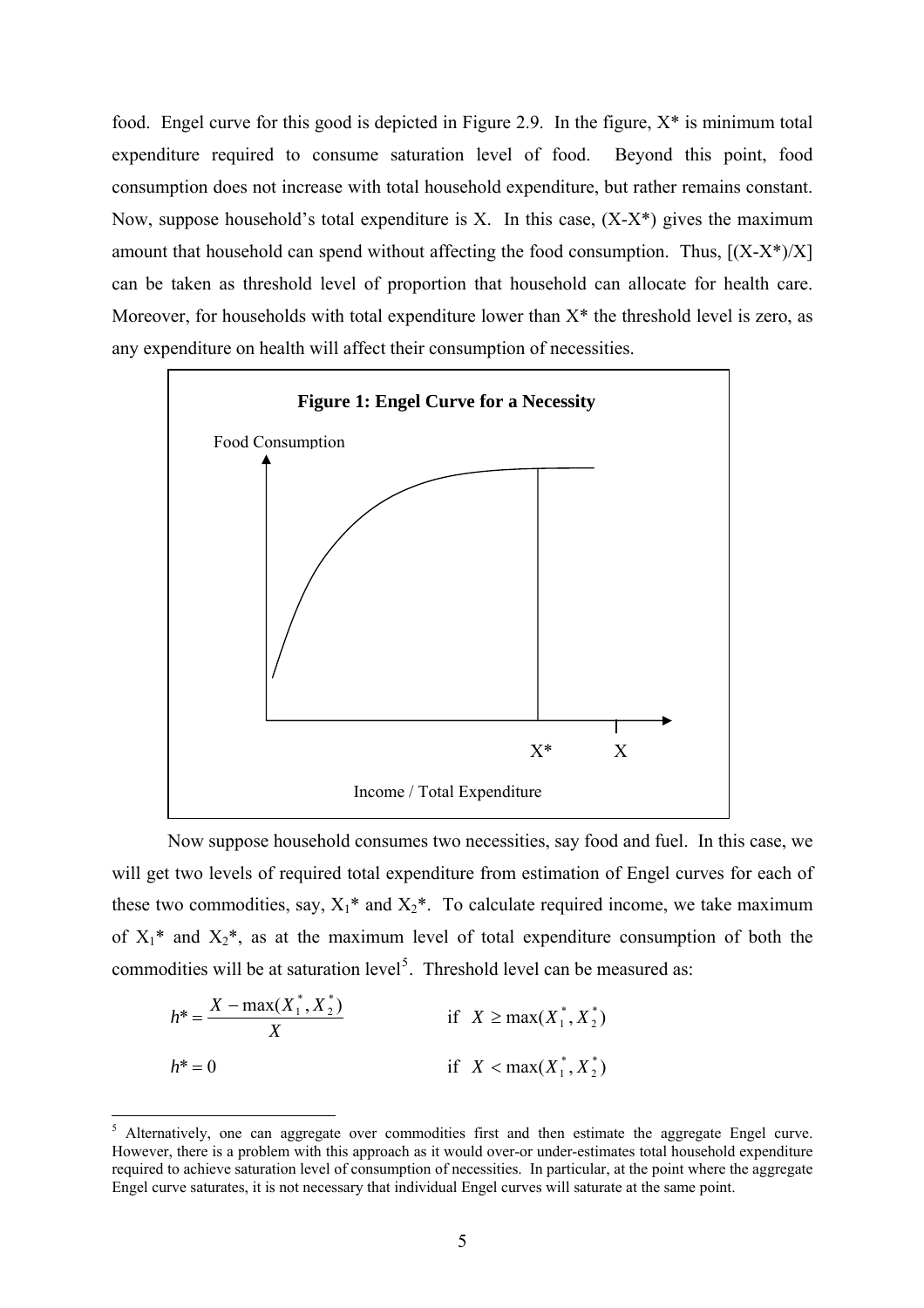We can easily generalise this approach to more than two necessities. When the household consumes more than two necessities, the threshold level to define catastrophic OOP health expenditure will be given by:

$$
h^* = \frac{X - \max(X_1^*, X_2^*, \dots, X_n^*)}{X}
$$
 if  $X \ge \max(X_1^*, X_2^*, \dots, X_n^*)$   

$$
h^* = 0
$$
 if  $X < \max(X_1^*, X_2^*, \dots, X_n^*)$ 

Note that, this approach does not arbitrarily impose threshold level, rather consider preferences of households to determine required consumption of necessities and thus, threshold level. Moreover, since income of rich households is much higher than required consumption of necessities, the threshold level for them will be higher than poor households. This approach is similar to capacity to pay approach provided by Xu *et al.* (2003). Our methodology differs from that proposed by Xu *et al.* (2003) on grounds that we consider all necessities consumed by households rather than only food consumption. Secondly, if household's total expenditure is below the expenditure required for consumption of necessities, then we say that any expenditure on health is catastrophic as it affects consumption of necessities.

## *3. Data Source:*

We use data collected in the  $61<sup>st</sup>$  round of socio-economic survey conducted by the NSSO during July, 2004 to June, 2005. This nationwide survey covers 79,298 households from rural areas and 45,346 households from urban. The total survey period was divided into four sub-rounds of three months each. This division of entire survey into four sub-rounds eliminates seasonal biases in household consumption. Moreover, in order to get a good representation of all groups, some groups of population are oversampled. In order to avoid such sampling biases, we use probability weights in our estimation.

For our study, the variables of interest are OOP health expenditure and household's spending on different consumption items. Above mentioned data set provides information on a wide range of consumption items, such as food items, intoxicants, fuel, clothing, education, medical, entertainment, rent, durables and others. Expenditure on these consumption items is given with preference period of 30 days. Apart from these key variables, we require some measure of household's economic wellbeing. Following Filmer and Pritchett (2001), we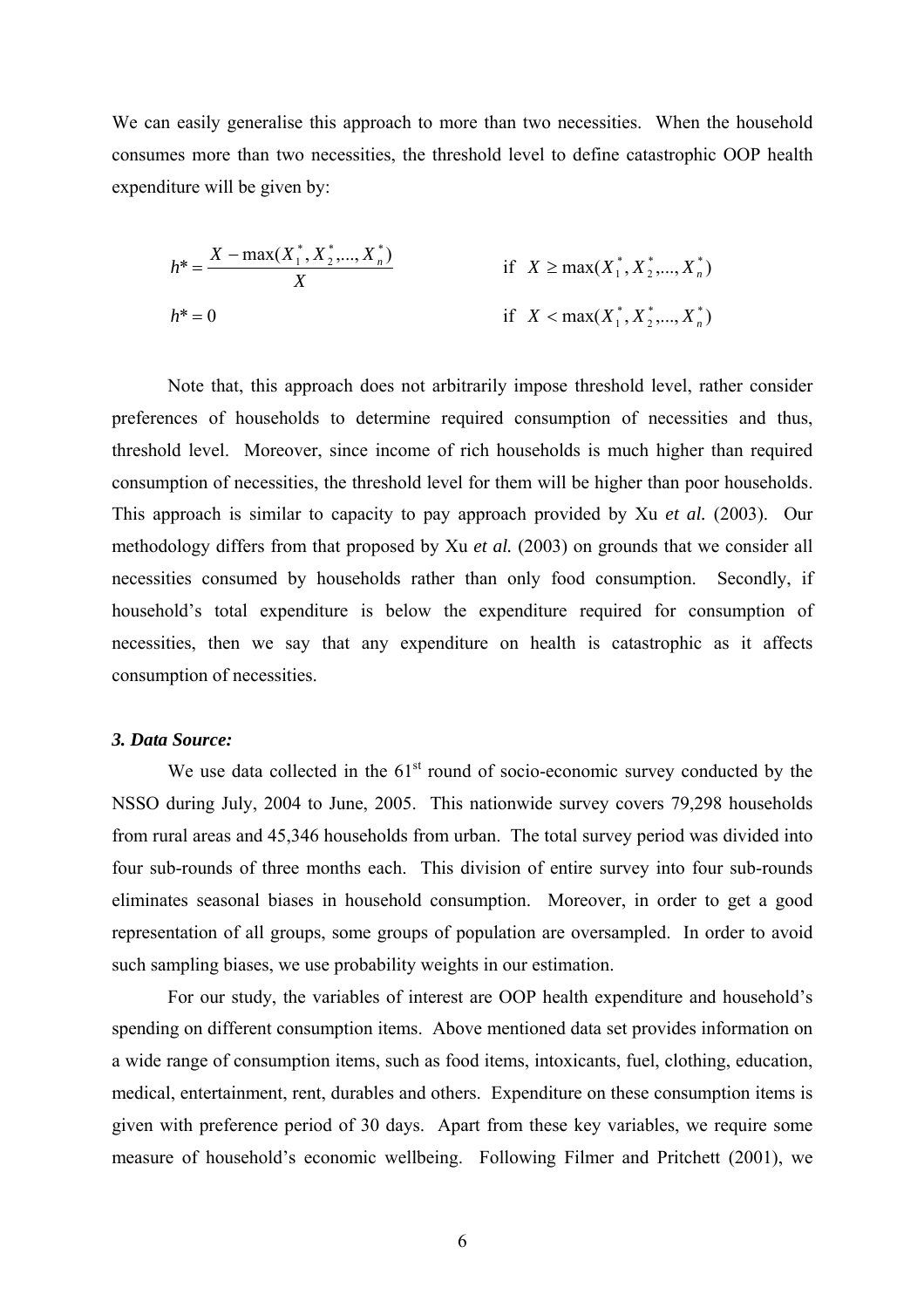construct a wealth index using principal components analysis. The data set provides information on durable goods possessed by the household on the date of survey. Using this data it is possible to construct a wealth index. Wealth index acts as an indicator of permanent income.

One of the limitations of this data set is that medical expenses do not include travelling expenses associated with getting medical treatment. As a result, economic burden of illness is underestimated. Secondly, this data set does not provide information on health status of household members. Health status is an important determinant of catastrophic OOP health expenditure. In order to capture effect of health risks, we consider demographic (for instance, age composition of household) and environmental (for instance, cooking methods used by household $^6$  $^6$ ) factors.

#### *4. Econometric Methodology:*

#### *4.1. Engel Curve Specification:*

 $\overline{a}$ 

Following Sitaramam *et al.* (1996) and Kumar *et al.* (2008), we specify a saturating Engel curve as<sup>[7](#page-8-1)</sup>:

$$
q_i = \frac{V y_i}{K + y_i} \tag{1}
$$

where,  $q_i$  is i<sup>th</sup> household's per capita consumption of necessity,  $y_i$  is i<sup>th</sup> household's per capita consumption expenditure and V and K are parameters. We estimate this equation with non-linear least squares estimation technique. Note that we use household size to normalize consumption expenditure across households. A better method is to normalize with equivalent household size. However, while estimating Engel curves for different commodities, it is appropriate to use different equivalent size for each of these commodities<sup>[8](#page-8-2)</sup>. It is difficult to aggregate over necessities if we use different equivalent household size to normalize. As a result, we estimate the Engel curves using household size. We consider eight categories of

<sup>&</sup>lt;sup>6</sup> Parikh *et al.* (2003) note that cooking methods used by households are important determinants of health status.<br><sup>7</sup> As pointed out by Kumar at al. (2008), and Kumar at al. (2000). Encol surve for pecessities is conce

<span id="page-8-1"></span><span id="page-8-0"></span><sup>&</sup>lt;sup>7</sup> As pointed out by Kumar *et al.* (2008), and Kumar *et al.* (2009), Engel curve for necessities is concave upto a point and afterwards it becomes convex. They truncate the sample to concentrate on concave portion using cubic specification of Engel curve. We follow their methodology to truncate the sample.

<span id="page-8-2"></span><sup>&</sup>lt;sup>8</sup> The idea behind using equivalent size is that all members of the households do not consume all the commodities in same magnitude. For example, commodities for children, such as baby-food, are not consumed by adults. As a result, weights are given to each member of the household with respect to adult male. Note that weights given to member of the household differ for each commodity. For instance, weights given to adult female will differ for consumption of jewelry and consumption of cigarettes.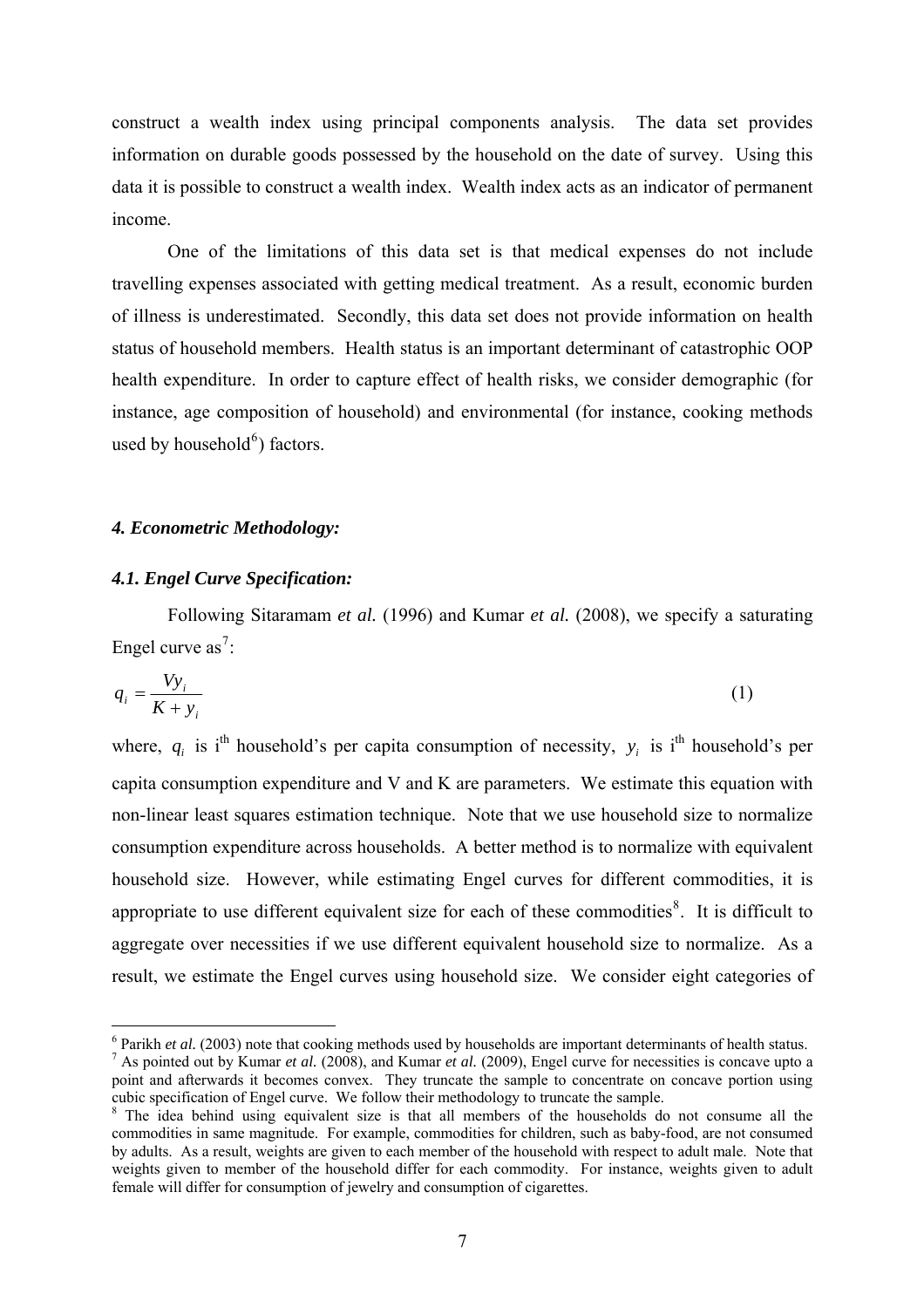consumption items as potential necessities and estimate equation (1) for each of them, viz, cereal, sugar, salt, egg/fish, vegetables, clothing, rent and fuel separately for rural and urban areas of 15 fifteen major states<sup>[9](#page-9-0)</sup>. Note that all these commodities were not necessities in all the cases. We consider these commodities for deriving threshold level for catastrophic OOP health expenditure only in those cases where they were necessities. We follow the procedure explained in the previous sub-section to get threshold level for OOP health expenditure.

#### *4.2. Probit Specification for Catastrophic OOP Health Expenditure:*

After determining threshold level for catastrophic OOP health expenditure, we are interested in finding out the determinants of catastrophic OOP health expenditure. The probability of incurring catastrophic health expenditure is modelled using probit model as:

$$
Pr(h_i = 1) = \Phi(x_i \beta)
$$

where  $h_i$  represents the event of incurring catastrophic health expenditure,  $x_i$  is a vector of various explanatory variables,  $\beta$  is a vector of parameters and  $\varepsilon_i$  is random error term. The variables that are used as explanatory variables in the above regression are explained below<sup>[10](#page-9-1)</sup>. It is important to note that catastrophic OOP health expenditure, as defined in the present paper, depends on level of OOP health expenditure and household's income. The factors that affect these two variables will also affect incidence of catastrophic OOP health expenditure. Various factors are catagorised into three groups, namely, economic variables, demographic variables and regional variables.

#### *Economic Variables:*

 $\overline{a}$ 

Among other factors, catastrophic OOP health expenditure is determined by household's income. Higher the income higher is the household's capacity to pay for health care without affecting consumption of necessities. To capture this fact, we include some indicators of household's wealth as explanatory variables<sup>[11](#page-9-2)</sup>. In particular, we include land

<span id="page-9-0"></span><sup>&</sup>lt;sup>9</sup> Sitaramam *et al.* (1996), based on the NSSO data on household consumption over 40 years, shows that these consumption items are the most frequently selected in the first four priority items in household consumption.<br><sup>10</sup> Table 2 provides definitions of explanatory variables.

<span id="page-9-2"></span><span id="page-9-1"></span><sup>&</sup>lt;sup>11</sup> We do not include household expenditure as an indicator of household income for two reasons. First, total household expenditure is likely to be affected by OOP health expenditure. However, fixed assets are less likely to get influenced by health expenditure. Secondly, since we have used total expenditure to determine threshold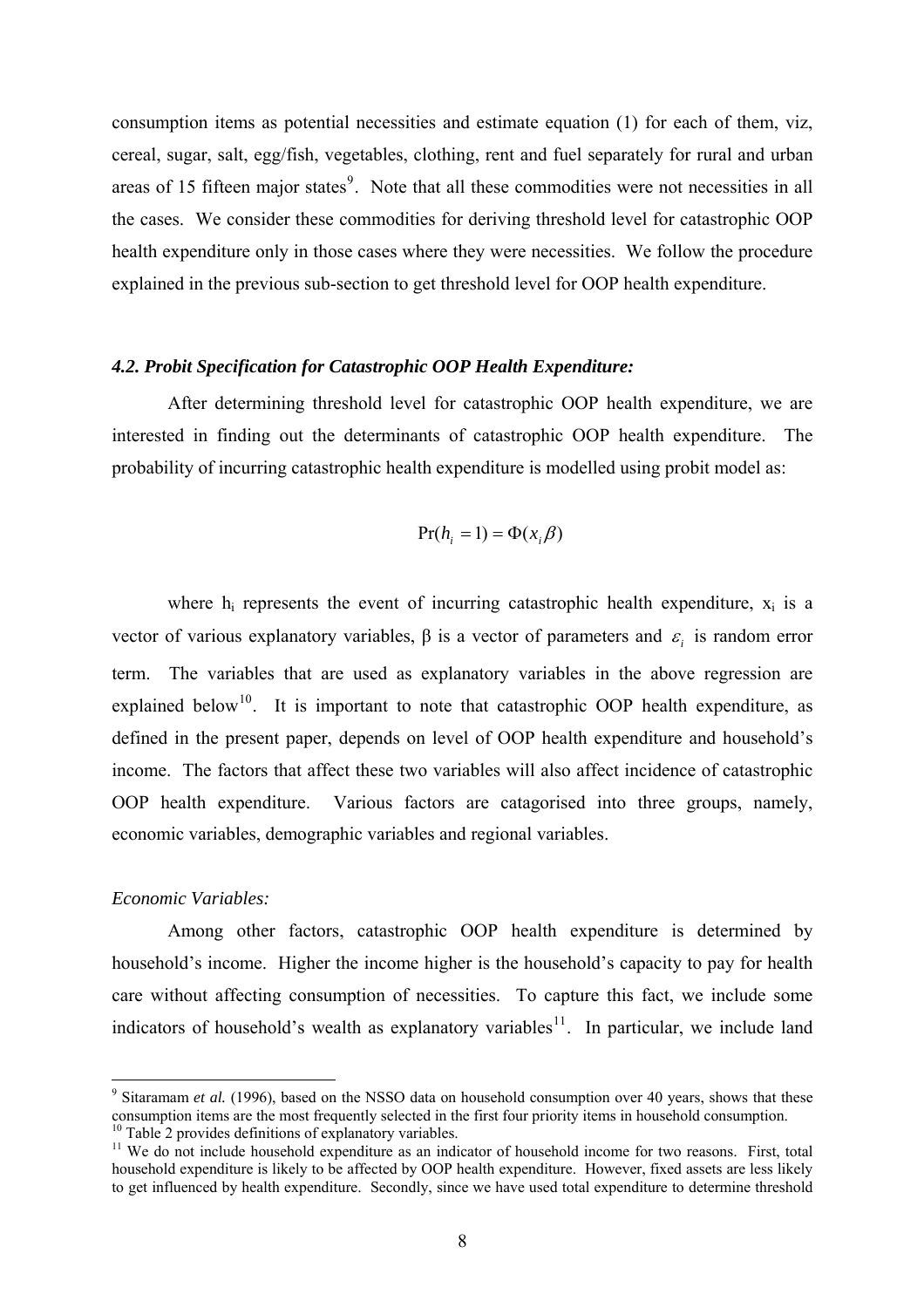possessed by household. Land possessed is an important indicator of wealth in rural India; however it is expected to have little significance for urban sector. We also consider cooking methods used by the household and whether household has access to electricity. These variables can be considered as indicators of household's economic wellbeing. Cooking methods also influence health risks. For instance Parikh, *et al.* (2003) shows that long-term exposure to solid cooking fuels increases the chances of falling ill. The extent of exposure to health risk in turn determines the level of health expenditure. In addition to these variables, we consider possession of durable goods to calculate wealth index. For this purpose, we use propensity score matching technique suggested by Filmer and Pritchett (2001). For constructing this wealth index, we include possession of nine indicator items, namely, radio, television, electric fan, air conditioner, air cooler, sewing machine, refrigerator, bicycle, motorcycle, and car.

Another important variable that might affect OOP expenditure is education. With education individual are more likely to take care of their health, thus reducing OOP health expenditure and likelihood of incurring catastrophic health expenditure. In literature this effect is termed as efficiency mechanism (Grossman, 1999 and Cowell, 2006). Education also increases the opportunity cost of getting ill (Cowell, 2006). More education is generally associated with more income. As a result, getting ill and forgoing income becomes costly with higher education. This provides incentive for people to take care of health which results in lower health care spending. Additional, if education is an indicator of income, then with increase in education probability of catastrophic OOP health expenditure goes down. To empirically examine effect of education on catastrophic OOP health expenditure we include education level of head of the household as one of the explanatory variables.

#### *Demographic Variables:*

 $\overline{a}$ 

Composition of household affects health expenditure. For example, children or elderly persons are more vulnerable to health risks and thus households with more number of children and elderly persons are likely to spend more on health care (Cavagnero *et al.*, 2006). Apart from composition, we also expect the household size to be an important determinant of catastrophic health care spending. As explained in O'Donnell et al. (2005), larger household size means higher probability of someone being ill. Moreover, if the disease is contagious then it is more likely that that more number of persons will be sick in larger household. As a

level, incorporating total household expenditure will provide little information on impact of household's economic status on probability of incurring catastrophic health expenditure.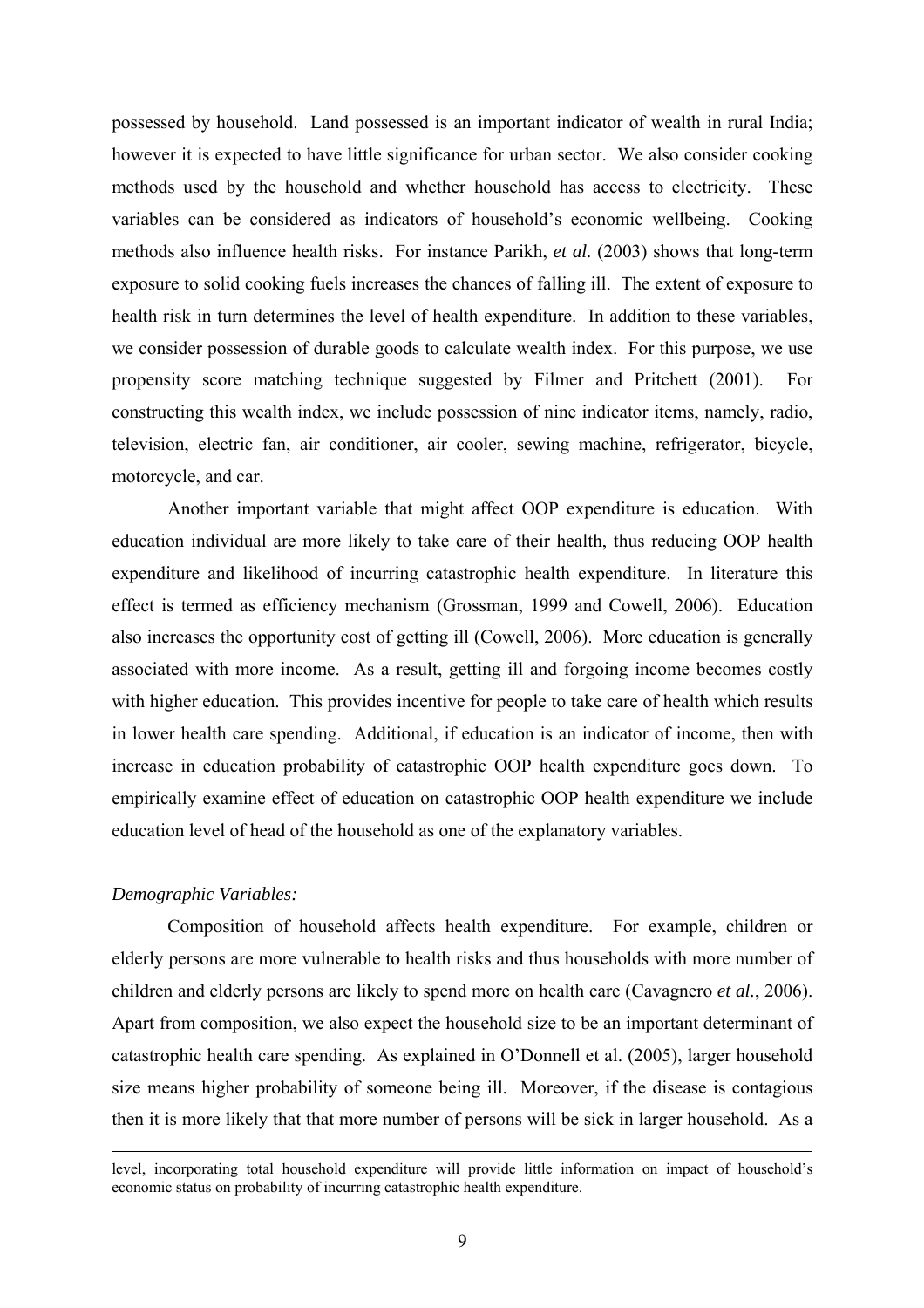result, we expect that expenditure on health care to be more for larger households. Since larger health expenditure is morel likely to result in catastrophic OOP expenditure, the above mentioned variables are also expected to increase the probability of catastrophic health expenditure.

In Indian context, it is of interest to examine whether socially backward groups are more likely to spend on health care. In order to analyse this fact, we include social groups, namely, Scheduled Caste (SC), Scheduled Tribes (ST), Other Backward Classes (OBC) as regressors in our estimation model and take 'Others' are base category. Moreover, we check whether richer households belonging to socially backward groups are less likely to incur catastrophic OOP health expenditure. To verify this hypothesis, we consider two different specifications of our econometric model, one with interaction terms between wealth index and social status and second one with interaction between land possession and social status.

Gender and age of the household head also influence the probability of incurring catastrophic OOP health expenditure. It is generally observed (for instance, see Cavagnero *et al.*, 2006) that female-headed households have higher chance of facing catastrophic OOP expenditure. We include dummy variable for male headed household to test this hypothesis in Indian context.

#### *Regional Variables:*

One would expect health care spending to differ across rural and urban sectors. We carry out our analysis separately for rural and urban sectors. Furthermore, we have included state dummies to control for health determinants at state level.

#### *2.6. Empirical Findings:*

Our analysis shows that clothing and rent are not necessities in Indian states. As a result, we drop them to calculate the threshold level. Moreover, all the remaining commodities are not necessities across all states and sectors. We have considered them only in cases where they were necessities on the basis of Engel curve estimation. Table 3 shows the minimum per capita total expenditure required to consume saturation level of each of the necessities. We take maximum of these expenditure levels and calculate incidence of catastrophic OOP health expenditure as explained in Section 2.

Findings of probit model depict that economic wellbeing and education are among factors which reduce probability of catastrophic spending. On the other hand, (deprived)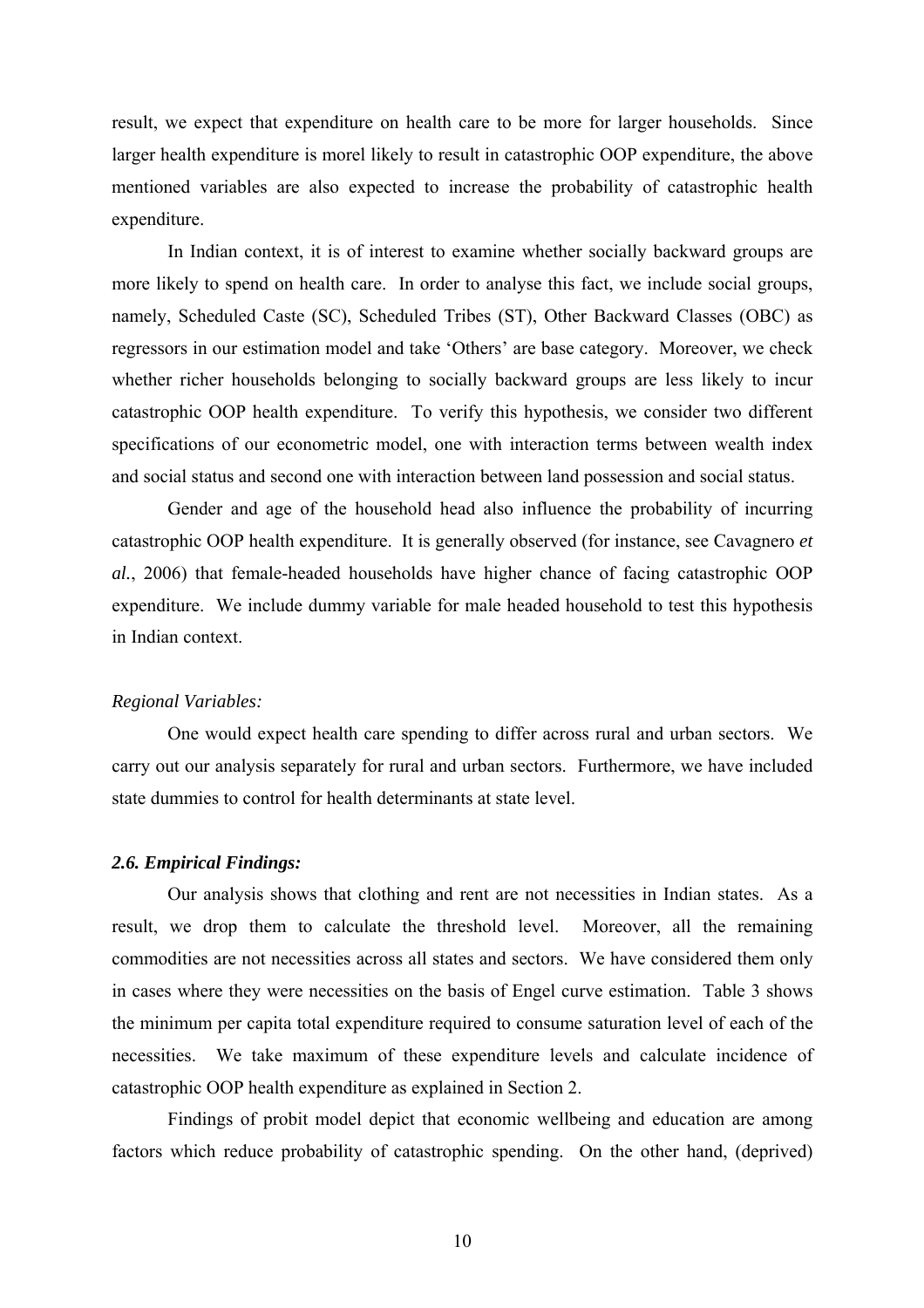social status and household composition are important factors resulting in higher probability of catastrophic OOP health expenditure.

Land possession and wealth index reduce probability of catastrophic spending in rural India. As expected, land does not affect probability of catastrophic OOP expenditure in urban areas. However, wealth index remains to be an important determinant in urban sector<sup>[12](#page-12-0)</sup>. Other wealth indicators, namely, usage of safe cooking method, usage of electricity (only in rural sector) and presence of regular salaried head also reduce the probability. However, it is interesting to note that impact of cooking methods is the highest among all the wealth indicators in both rural and urban sectors (refer Table 4). For instance, in rural and urban sectors, usage of safe cooking methods reduces probability of catastrophe by almost 16 and 21 percent, respectively, as against 10 percent in case where household head is regular salary earner. As explained in literature (for instance, see Parikh *et al.* (2003)), safe cooking methods do not have adverse effect on health as opposed to other methods such as usage of coal. Thus, safe cooking methods not only indicate higher wealth, but also indicate better health condition as opposed to other cooking methods. This two dimensional relation of cooking methods with OOP health expenditure might explain large impact on probability of catastrophe. In order to examine effect of cooking methods on health, we introduce interaction term between wealth index and usage of cooking methods. We find that usage of safe cooking methods reduce the probability of catastrophe even for rich households in urban sector. This result provides important policy implication: reduction of government subsidy on cooking gas (LPG) might force households to switch to other unsafe cooking methods, increasing their health risk and thus chance of catastrophic spending on health care.

Another important determinant of probability of incurring catastrophic OOP expenditure is education. In case of rural India, all the three categories of education level, namely, literate, primary and above primary are having significant negative impact on the probability (Table 4). On the other hand, for urban sector, education seems to reduce probability of catastrophe only when it is above primary level (Table 4). These results correspond with results found by O'Donnell *et al.* (2005). Moreover, interaction terms between education levels and wealth index show that education is more effective at lower levels of income in rural areas (Table 6). This result indicates that spreading education in rural areas especially among poor households will reduce incidence of catastrophic health care spending.

 $\overline{a}$ 

<span id="page-12-0"></span> $12$  As a result, for estimating coefficients of interaction terms we consider interaction with wealth index alone for urban sector.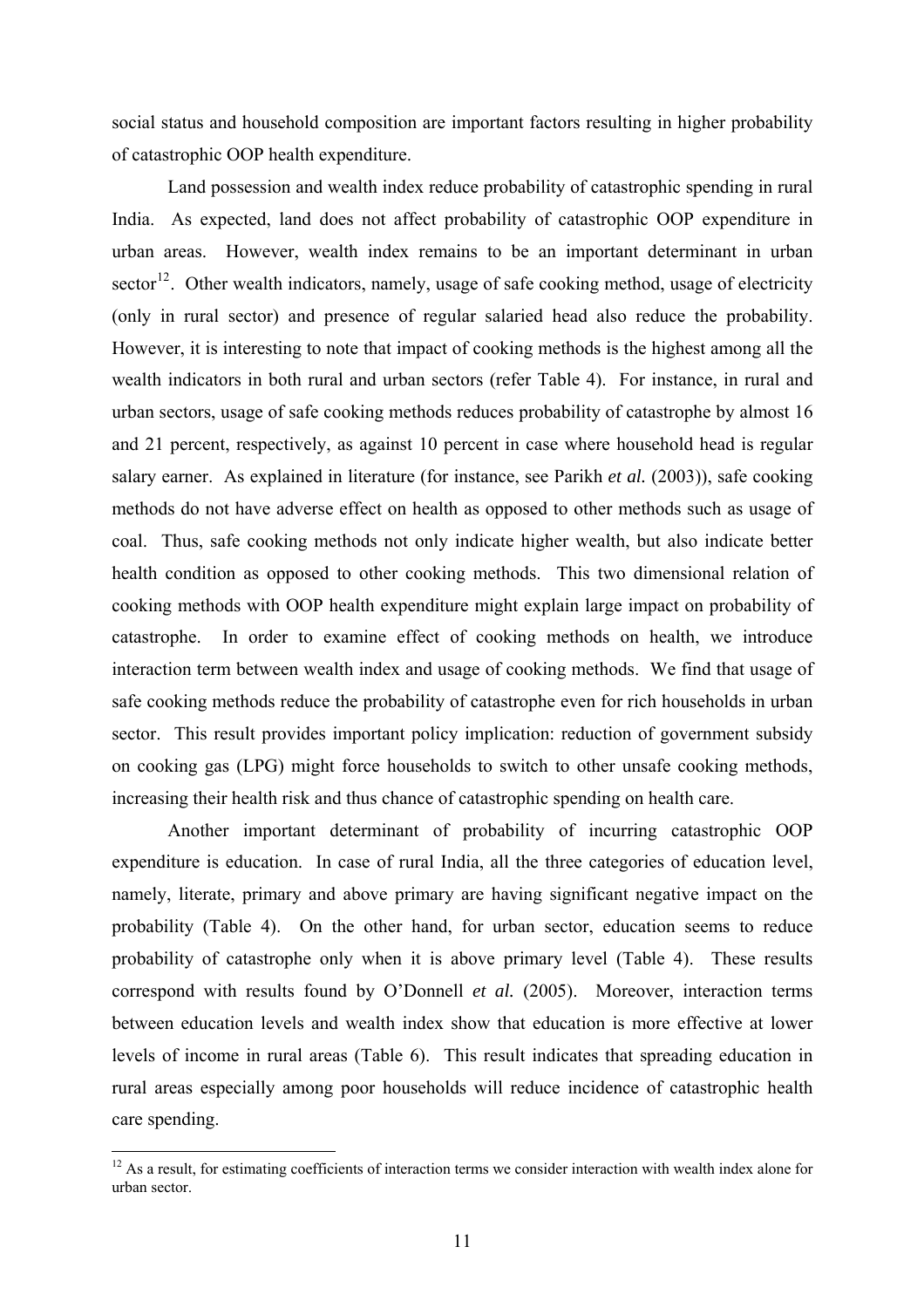Along with economic factors, demographic and social factors play important role in determining whether household will experience financial catastrophe due to illness. As expected, household size, number of children and elderly persons in house increase the probability of catastrophic spending in rural sector. For urban sector, the number of elderly persons present in household is not a significant variable affecting the probability.

Moreover, households from socially deprived classes (SC, ST or OBC) are more likely to spend catastrophically on health care in both rural and urban sectors (Table 4). At the same time, it is interesting to note that in rural India, this effect is lower for households belonging to socially backward classes but with relatively higher wealth (Table 7). Thus, it seems that it is not social background per se that matters but social background along with income status is important factor contributing to catastrophic OOP health expenditure. On the contrary, for urban sector, our results show that probability of catastrophic expenditure does not reduce with higher wealth for households from socially deprived classes. We carry out similar analysis to check whether education reduces probability of incurring catastrophic OOP health expenditure among socially deprived groups.

Another interesting finding of our analysis is that in rural sector, gender of head of household is important factor affecting probability of catastrophic spending. In rural areas, female-headed households have 2 percent lower probability of experiencing financial catastrophe than households with male head (Table 4). It is likely that effect of gender changes with income. To examine this hypothesis, we re-estimate the model with interaction term between wealth index and gender of head. The results show that effect of gender is higher with income in rural areas, i.e., probability that male headed households will incur catastrophic OOP health expenditure increases with wealth (Table 8).

Moreover, it is expected that the female literacy matters more for health outcomes and thus health expenditure. We check this hypothesis by including interaction terms between education level and gender of household head. Our results show that if female head has completed primary education then the probability of catastrophic spending is 5 percent less as compared to household with male head who has completed primary education (Table 9). This clearly points out importance of female education in rural areas. Contrary to this result, in urban sector education of male head is more important for reducing probability of catastrophic expenditure on health care as compared to female education.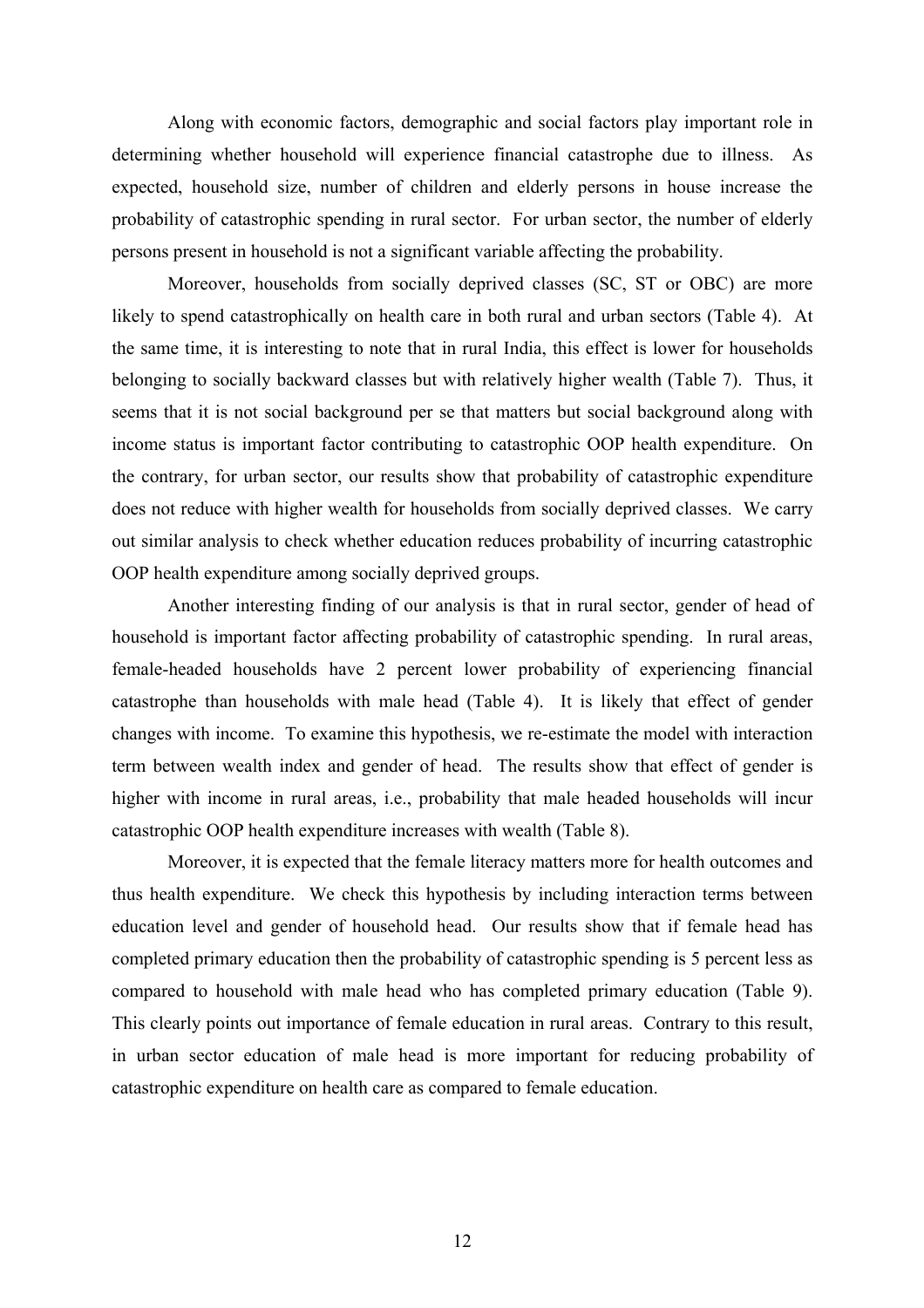#### *2.7. Discussion:*

 $\overline{a}$ 

The present paper attempts to provide new approach to catastrophic OOP health expenditure. We define catastrophic OOP health expenditure as that health expenditure which reduces the consumption of necessities below the required level. Next, we examine the determinants of catastrophic health expenditure in India.

Our findings suggest that defining catastrophic OOP health expenditure as some fixed proportion of total household budget might lead to misleading results as our data shows that generally for rich households, share of OOP health expenditure is higher.

Next, we analyse the determinants of probability of incurring catastrophic OOP health expenditure. We find that apart from economic status, education reduces the risk of catastrophic payments. Specifically, in rural sector, female education is more helpful than male education. Thus, spreading education among female in rural areas might help reducing incidence of catastrophic OOP health expenditure. Secondly, our results show that some sections of society are vulnerable. Households from scheduled castes, particularly poor households, are more likely to incur catastrophic health expenditure than others. Moreover, household composition matters in this regard. Presence of children and elderly members increase the probability of catastrophic OOP health expenditure. This finding suggests that there is need to subsidise health care services for these sections of society in order to reduce incidence of catastrophic payments.

Our results need to be interpreted with possible limitations of the study. Firstly, our estimation of threshold level depends on form of Engel curve. There is lot of debate on choosing correct form of Engel curve<sup>[13](#page-14-0)</sup>.

Secondly, while defining catastrophic OOP health expenditure we take only shortterm approach and ignore the effect of health expenditure on future consumption. It is likely that household protects its present consumption by borrowing (or some other source of finance) and thus, OOP health expenditure does not show impact on present consumption. However, it might have impact on future consumption. Such future impact of OOP health expenditure is beyond the scope of our analysis.

Nonetheless, our analysis provides understanding of catastrophic OOP health expenditure in terms of intra-temporal effects. It points out the importance of carefully defining catastrophic OOP health expenditure for providing any meaningful policy

<span id="page-14-0"></span><sup>&</sup>lt;sup>13</sup> However, note that Kumar *et al.* (2008) and Kumar *et al.* (2009) demonstrate that the form used in the present paper is the best-fitting among several other alternatives based on three quinquennial survey data of NSSO. several alternatives they considered with respect to three quinquennial survey data of NSSO.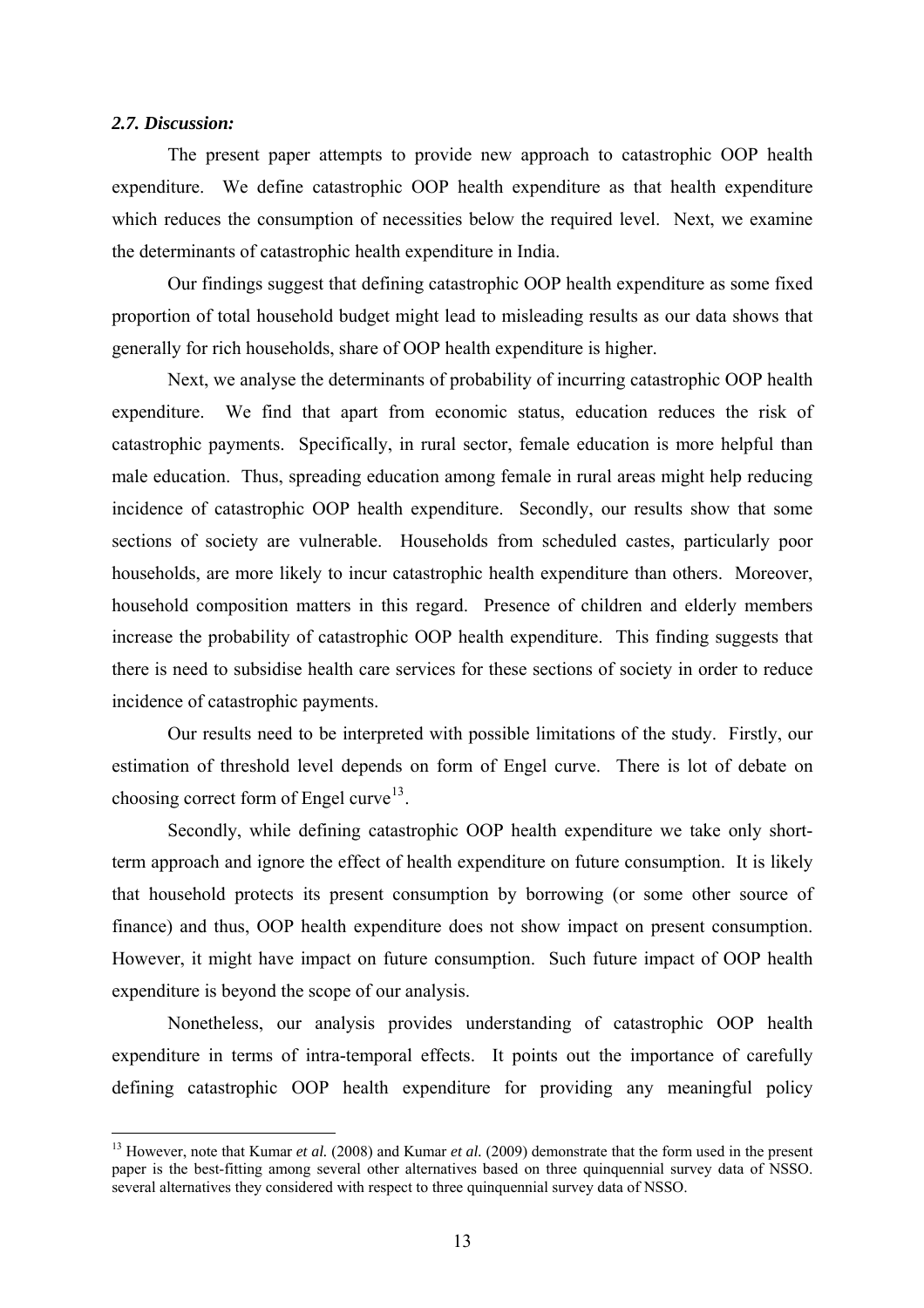implications. Using the definition based on concepts of the Engel curve and consumption deprivation, our study throws light on factors leading to catastrophic payments in India. These results have useful policy implications, in terms of providing financial subsidy for health care to socially backward households, children and elderly person.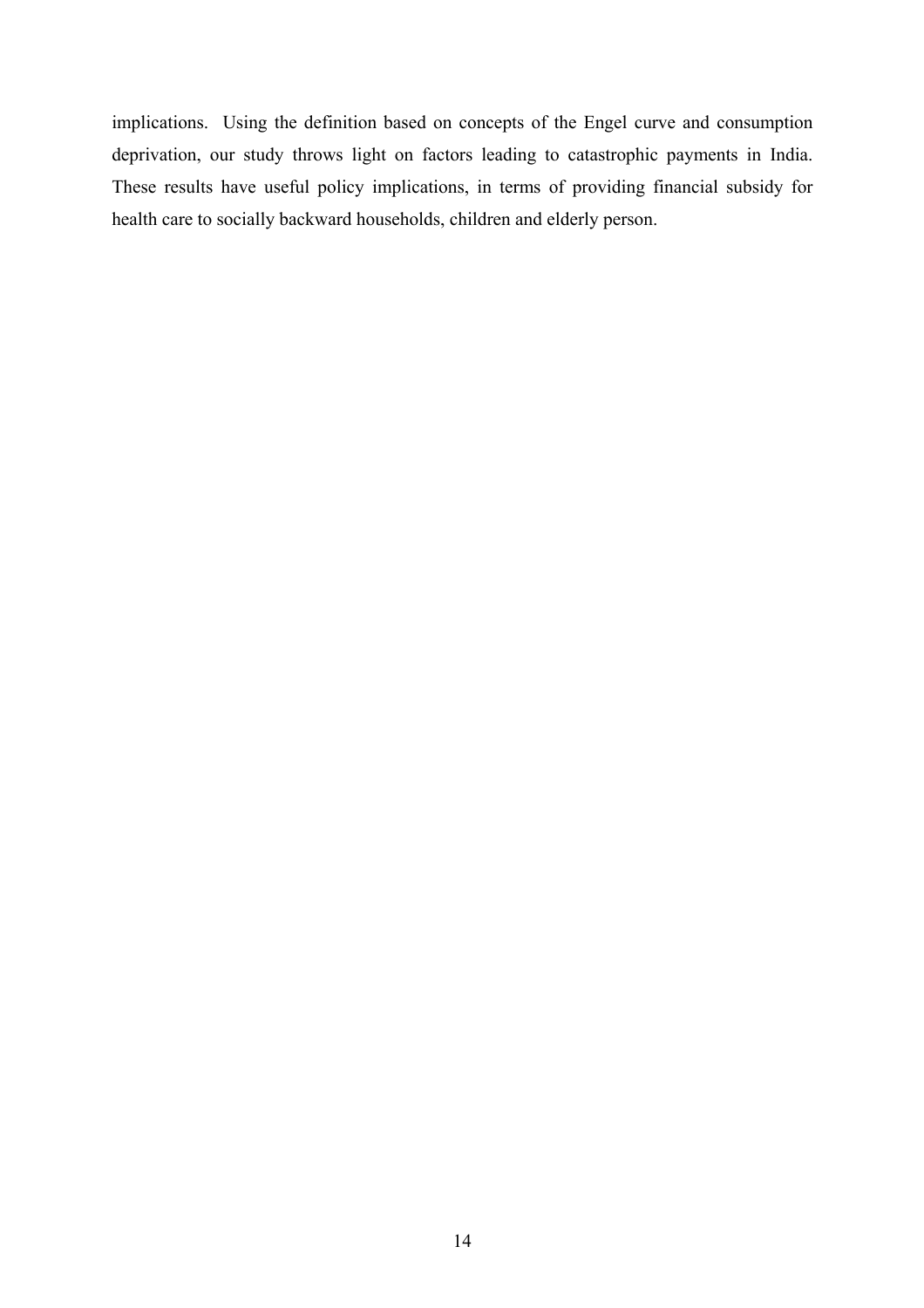|                        | ricatul Care (Across Consumption Quintile Groups) |                                    |                            |                                  |  |  |  |  |
|------------------------|---------------------------------------------------|------------------------------------|----------------------------|----------------------------------|--|--|--|--|
| <b>Consumption</b>     |                                                   | <b>Proportion of Households</b>    |                            | <b>Proportion of Households</b>  |  |  |  |  |
| <b>Quintile</b>        |                                                   | <b>Spending Positive Amount on</b> |                            | <b>Spending More than 10 Per</b> |  |  |  |  |
| <b>Groups</b>          |                                                   | <b>Health Care</b>                 | <b>Cent on Health Care</b> |                                  |  |  |  |  |
|                        | Urban<br><b>Rural</b>                             |                                    | <b>Rural</b>               | <b>Urban</b>                     |  |  |  |  |
|                        |                                                   |                                    |                            |                                  |  |  |  |  |
| Poorest                | 50.72                                             | 53.77                              | 14.68                      | 14.71                            |  |  |  |  |
| <b>Second Quintile</b> | 60.22                                             | 63.39                              | 16.14                      | 18.86                            |  |  |  |  |
| Third Quintile         | 65.38                                             | 64.50                              | 21.75                      | 16.99                            |  |  |  |  |
| Forth Quintile         | 69.60                                             | 63.79                              | 26.17                      | 21.28                            |  |  |  |  |
| Richest                | 73.38                                             | 65.59                              | 34.90                      | 23.29                            |  |  |  |  |

**Table 1: Proportion of Households Allocating Different Shares of Household Budget on Health Care (Across Consumption Quintile Groups)** 

Source: NSSO 60<sup>th</sup> Round Survey on Socio-Economic Characteristics of Households for year 2004-05, and Author's Calculations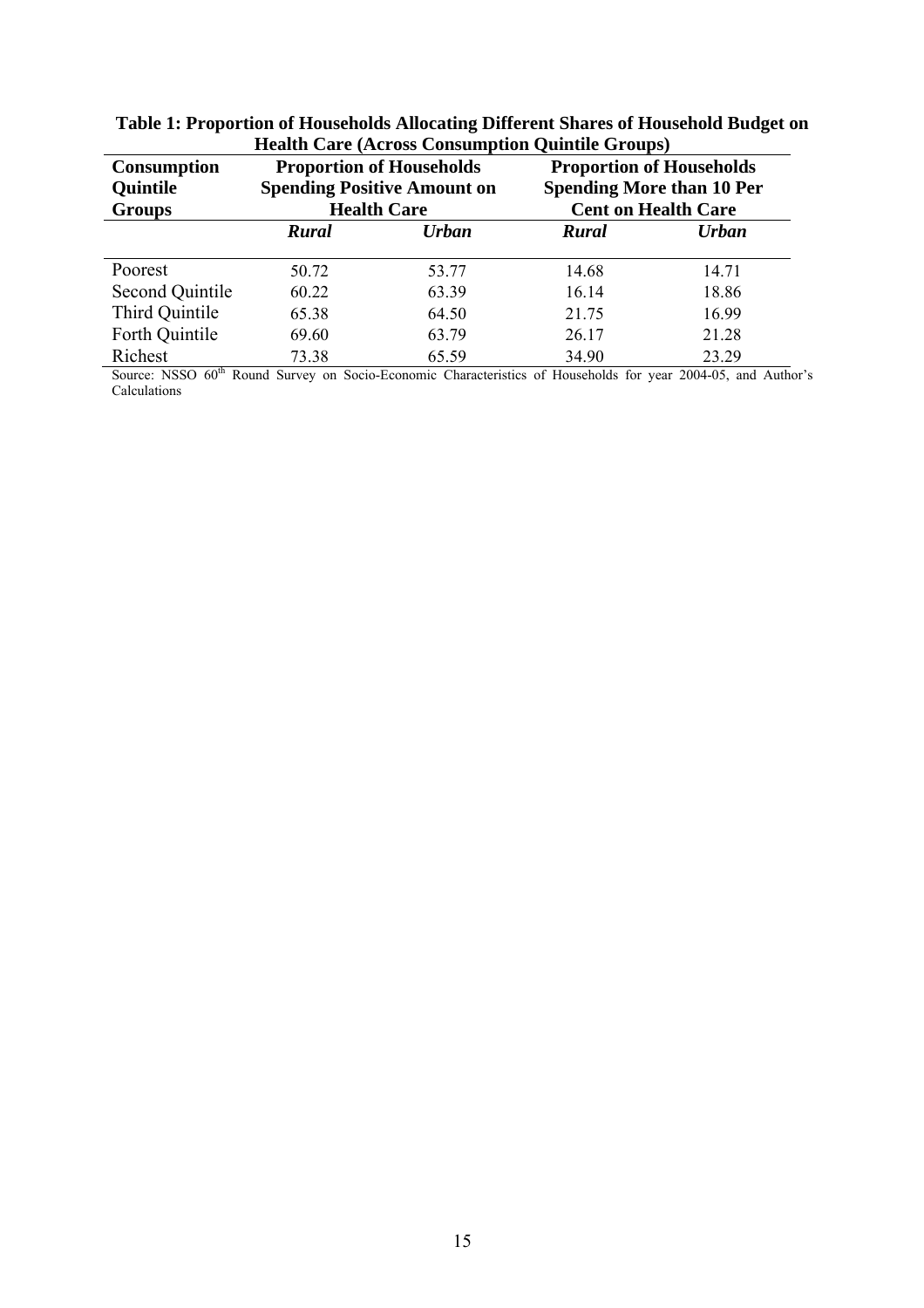| Variable Name                     | Variable Description                            | Average        |                |  |
|-----------------------------------|-------------------------------------------------|----------------|----------------|--|
|                                   |                                                 | Rural          | Urban          |  |
| <b>Economic Variables</b>         |                                                 |                |                |  |
| Land                              | Land possessed by household in 0.000<br>hectors | 0.828          | 0.145          |  |
| Wealth Index                      | Index based on nine indicator variables         | $-.278$        | 0.280          |  |
| <b>Cooking Method</b>             | $= 1$ if household uses LPG or kerosene for     | 0.105          | 0.684          |  |
|                                   | cooking;                                        |                |                |  |
|                                   | $= 0$ otherwise                                 |                |                |  |
| Electricity                       | $= 1$ if household has electricity in house;    | 0.552          | 0.918          |  |
|                                   | $= 0$ otherwise                                 |                |                |  |
| Regular Salary                    | $= 1$ if household head is regular salary       | 0.109          | 0.430          |  |
|                                   | earner:                                         |                |                |  |
|                                   | $= 0$ otherwise                                 |                |                |  |
| Literate                          | $= 1$ if household head is literate without any | 0.110          | 0.078          |  |
| (Base category:                   | formal education;                               |                |                |  |
| Illiterate)                       | $= 0$ otherwise                                 |                |                |  |
| Primary                           | $= 1$ if the highest education completed by     | 0.156          | 0.136          |  |
|                                   | household head is primary education;            |                |                |  |
|                                   | $= 0$ otherwise                                 |                |                |  |
| <b>Above Primary</b>              | = 1 if household head has completed             | 0.300          | 0.596          |  |
|                                   | education higher than primary education;        |                |                |  |
|                                   | $= 0$ otherwise                                 |                |                |  |
| Demographic and Social Variables  | Total number of household members               |                |                |  |
| Household Size<br>No. of Children | Number of children in household                 | 5.130<br>0.740 | 4.694<br>0.534 |  |
| No. of Elderly                    |                                                 | 0.263          | 0.237          |  |
| Persons                           | Number of elderly persons in household          |                |                |  |
| <b>SC</b>                         | = 1 if household belongs to Scheduled           | 0.219          | 0.152          |  |
| (Base category:                   | Castes;                                         |                |                |  |
| Others)                           | $= 0$ otherwise                                 |                |                |  |
| <b>ST</b>                         | = 1 if household belongs to Scheduled           | 0.069          | 0.023          |  |
|                                   | Tribes;                                         |                |                |  |
|                                   | $= 0$ otherwise                                 |                |                |  |
| OBC                               | $= 1$ if household belongs to Other Backward    | 0.439          | 0.378          |  |
|                                   | Classes;                                        |                |                |  |
|                                   | $= 0$ otherwise                                 |                |                |  |
| Gender_Head                       | $= 1$ if household head is male;                | 0.903          | 0.898          |  |
|                                   | $= 0$ otherwise                                 |                |                |  |
| Age Head                          | Age of household head (in years)                | 46.007         | 46.061         |  |

# **Table 2: Description of Explanatory Variables**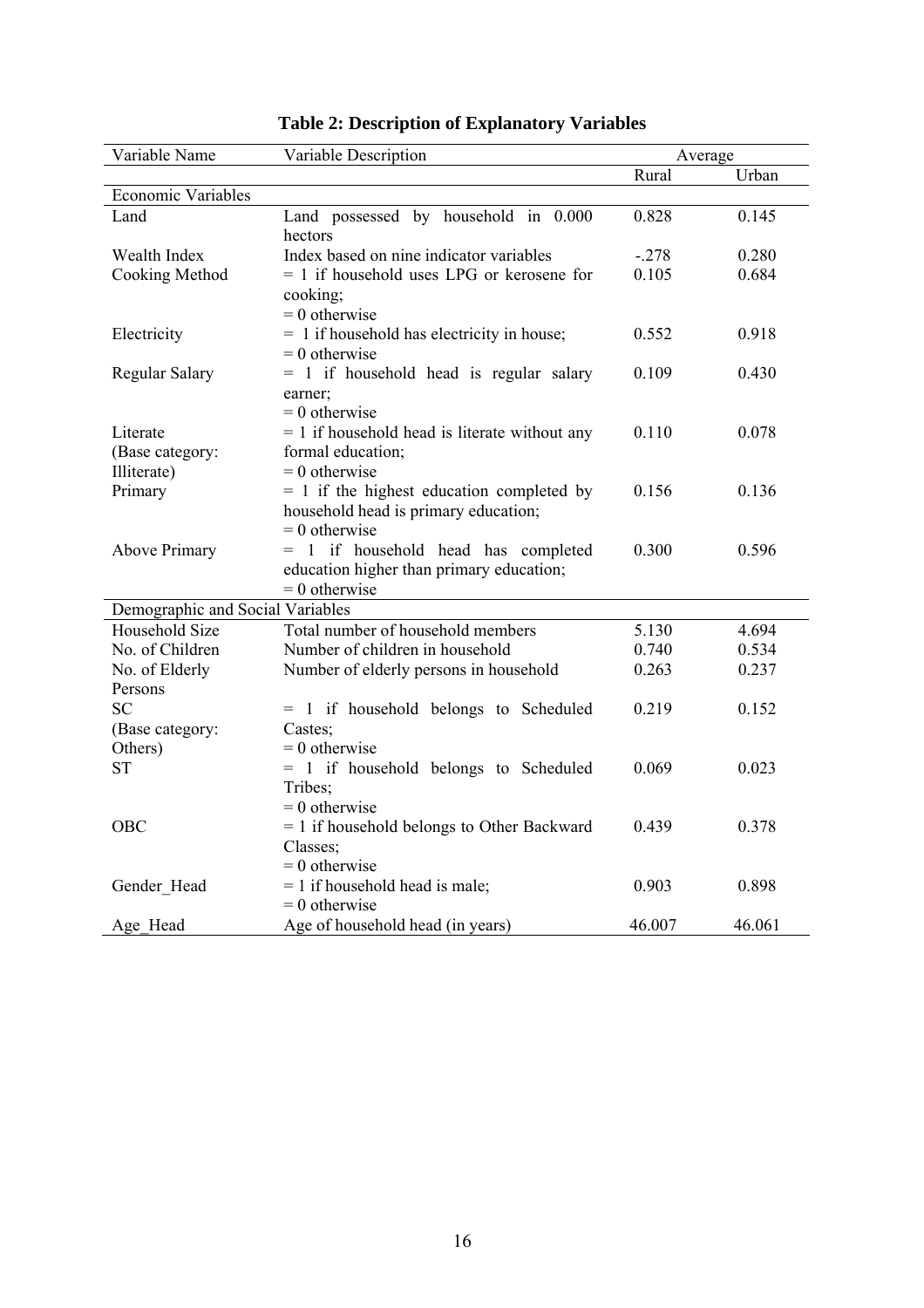|                      | <b>Cereal</b> | <b>Fuel</b> | <b>Salt</b> | <b>Sugar</b> | Vegetable | Egg/Fish |  |  |  |
|----------------------|---------------|-------------|-------------|--------------|-----------|----------|--|--|--|
|                      |               |             |             |              | S         |          |  |  |  |
|                      | <b>Rural</b>  |             |             |              |           |          |  |  |  |
| Andhra Pradesh       | 463.65        | .           | 297.75      | 744.33       | 598       | .        |  |  |  |
| Assam                | 423.93        | $\cdots$    | 295.33      | 628.63       | $\ldots$  | .        |  |  |  |
| Bihar                | 305.6         | 430.5       | 308.2       | .            | 573       | .        |  |  |  |
| Gujarat              | 327.29        | $\cdots$    | 315.43      | 708.65       | $\cdots$  | 868.16   |  |  |  |
| Haryana              | 370.77        | 677.5       | 283.7       | 366.15       | $\cdots$  | 679.67   |  |  |  |
| Karnataka            | 500.38        | 666.45      | 301.13      | 482.88       | 630.77    | 654.32   |  |  |  |
| Kerala               | 566.95        | 833.5       | 289.98      | 416.92       | .         | .        |  |  |  |
| Madhya Pradesh       | 237.08        | 641         | 236         | 567.36       | 596.5     | .        |  |  |  |
| Maharashtra          | 259.17        | 735.25      | 195.88      | 416.37       | 462.5     | .        |  |  |  |
| Orissa               | 283.88        | 582         | 149.25      | 388.6        | $\cdots$  | .        |  |  |  |
| Punjab               | 285.29        | $\cdots$    | 364.33      | 211.92       | 874.5     | $\cdot$  |  |  |  |
| Rajasthan            | 358.15        | 605         | 249         | 547.6        | 483       | .        |  |  |  |
| Tamil Nadu           | 661.88        | 485.25      | 219         | 542.58       | 543.65    | 878.17   |  |  |  |
| <b>Uttar Pradesh</b> | 268.14        | 500.5       | 258         | .            | 463.4     | 740.89   |  |  |  |
| West Bengal          | 464.05        | 757.8       | 257.37      | 562.15       | 679       | .        |  |  |  |
|                      |               |             |             | <b>Urban</b> |           |          |  |  |  |
| Andhra Pradesh       | 501.73        | 1231        | 320.25      | 857          | 714.25    | 1062.75  |  |  |  |
| Assam                | 422.2         | 1135        | 374.5       | $\cdots$     | 1040.13   | $\cdots$ |  |  |  |
| Bihar                | 270           | 944         | .           | .            |           | 630.63   |  |  |  |
| Gujarat              | 552           | .           | 386.6       | 487.24       | 700.25    | 846.44   |  |  |  |
| Haryana              | 667           | .           | 565.5       | 321.58       | .         | .        |  |  |  |
| Karnataka            | 1352.36       | $\cdots$    | 389         | 338          | $\cdots$  | $\cdot$  |  |  |  |
| Kerala               | 634.98        | 1156.5      | 549.32      | 362.68       | .         | .        |  |  |  |
| Madhya Pradesh       | 378.75        | 813.02      | 339.8       | 401.6        | 653.8     | .        |  |  |  |
| Maharashtra          | 395.66        | .           | 222.25      | 323.2        | 941.33    | 927.05   |  |  |  |
| Orissa               | 260.17        | 798.63      | 268.5       | 663          | 939.5     | 918.7    |  |  |  |
| Punjab               | 457.67        | 1326        | 426         | 505.4        | 1047.5    | 831.25   |  |  |  |
| Rajasthan            | 376.29        | 1109        | 332.57      | 383.75       | 579       | 608      |  |  |  |
| Tamil Nadu           | 576.15        | $\cdots$    | 293.65      | 651.75       | 537.72    | 608.34   |  |  |  |
| <b>Uttar Pradesh</b> | 318.25        | .           | 303         | 427.5        | 656.75    | 538      |  |  |  |
| West Bengal          | 259.58        | $\cdots$    | 288.5       | 561.17       | 843.64    | $\cdots$ |  |  |  |

#### **Table 3: Per Capita Total Expenditure Required for Saturation Level of Necessities (in Rupees)**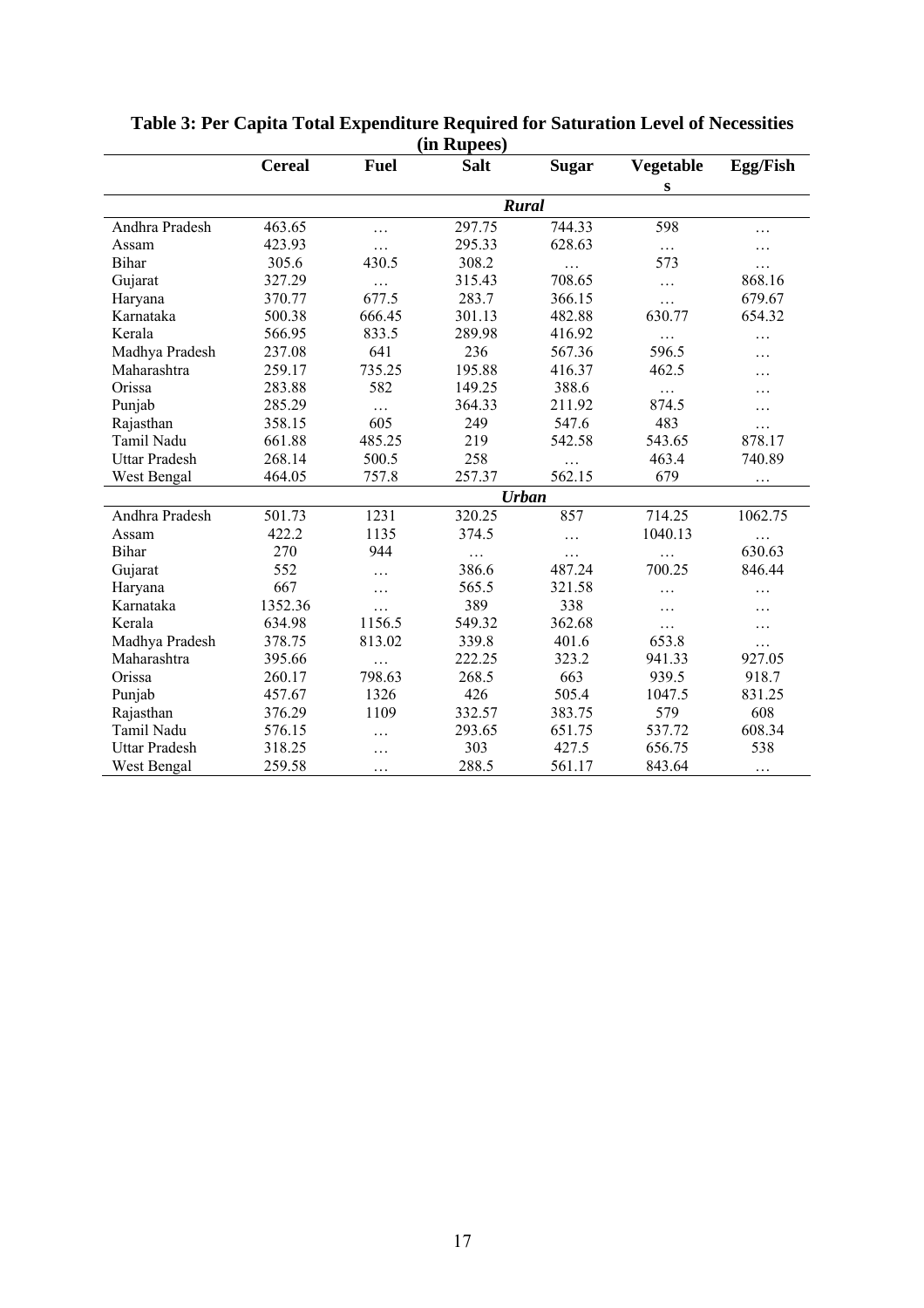|                                  |             | <b>Rural</b>                      |         | <b>Urban</b> |                                   |         |  |
|----------------------------------|-------------|-----------------------------------|---------|--------------|-----------------------------------|---------|--|
|                                  | Coefficient | <b>Marginal</b><br><b>Effects</b> | P-value | Coefficient  | <b>Marginal</b><br><b>Effects</b> | P-value |  |
| Economic Variables               |             |                                   |         |              |                                   |         |  |
| Land                             | $-0.198$    | $-0.054$                          | 0.000   | $-0.006$     | $-0.002$                          | 0.895   |  |
| Land Square                      | 0.006       | 0.002                             | 0.000   | $-0.002$     | $-0.001$                          | 0.660   |  |
| Wealth Index                     | $-0.333$    | $-0.091$                          | 0.000   | $-0.454$     | $-0.178$                          | 0.000   |  |
| Cooking Method                   | $-0.506$    | $-0.160$                          | 0.000   | $-0.552$     | $-0.209$                          | 0.000   |  |
| Electricity                      | $-0.214$    | $-0.058$                          | 0.000   | 0.073        | 0.029                             | 0.487   |  |
| Regular Salary                   | $-0.329$    | $-0.099$                          | 0.000   | $-0.253$     | $-0.099$                          | 0.000   |  |
| Literate                         | $-0.077$    | $-0.021$                          | 0.074   | $-0.013$     | $-0.005$                          | 0.891   |  |
| Primary                          | $-0.130$    | $-0.037$                          | 0.001   | $-0.008$     | $-0.003$                          | 0.922   |  |
| <b>Above Primary</b>             | $-0.333$    | $-0.096$                          | 0.000   | $-0.392$     | $-0.152$                          | 0.000   |  |
| Demographic and Social Variables |             |                                   |         |              |                                   |         |  |
| Household Size                   | 0.203       | 0.055                             | 0.000   | 0.309        | 0.121                             | 0.000   |  |
| No. of Children                  | 0.179       | 0.049                             | 0.000   | 0.075        | 0.029                             | 0.029   |  |
| No. of Elderly Persons           | 0.073       | 0.020                             | 0.003   | 0.035        | 0.014                             | 0.418   |  |
| <b>SC</b>                        | 0.327       | 0.082                             | 0.000   | 0.279        | 0.107                             | 0.000   |  |
| <b>ST</b>                        | 0.409       | 0.094                             | 0.000   | 0.219        | 0.084                             | 0.068   |  |
| OBC                              | 0.125       | 0.034                             | 0.000   | 0.306        | 0.118                             | 0.000   |  |
| Gender Head                      | 0.068       | 0.019                             | 0.066   | $-0.016$     | $-0.006$                          | 0.792   |  |
| Age Head                         | $-0.006$    | $-0.002$                          | 0.000   | $-0.003$     | $-0.001$                          | 0.111   |  |
|                                  |             |                                   |         |              |                                   |         |  |
| Number of obs                    | 31259       |                                   |         | 18523        |                                   |         |  |
| Wald chi2                        | 4488.07     |                                   |         | 2191.31      |                                   |         |  |
| Prob > chi2                      | 0.000       |                                   |         | 0.000        |                                   |         |  |
| Log pseudolikelihood             | $-12347.7$  |                                   |         | $-7299.28$   |                                   |         |  |
| Pseudo R <sub>2</sub>            | 0.312       |                                   |         | 0.429        |                                   |         |  |

## **Table 4: Probit Model for Incidence of Catastrophic OOP Health Expenditure (Base Model)**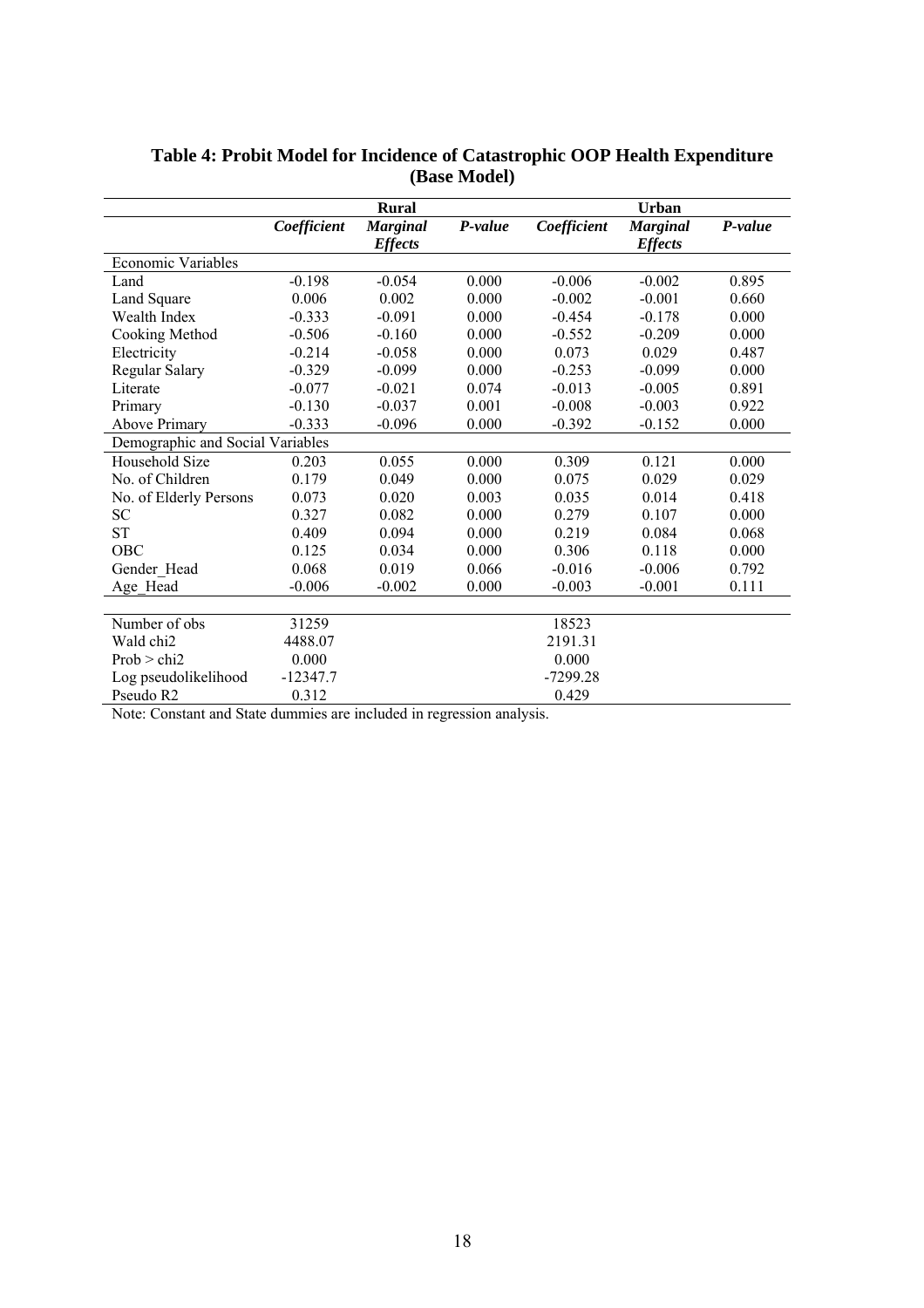|                        | Rural       |                                   |         | <b>Urban</b> |                                   |         |  |
|------------------------|-------------|-----------------------------------|---------|--------------|-----------------------------------|---------|--|
|                        | Coefficient | <b>Marginal</b><br><b>Effects</b> | P-value | Coefficient  | <b>Marginal</b><br><b>Effects</b> | P-value |  |
| Economic Variables     |             |                                   |         |              |                                   |         |  |
| Land                   | $-0.197$    | $-0.054$                          | 0.000   | $-0.008$     | $-0.003$                          | 0.858   |  |
| Land Square            | 0.006       | 0.002                             | 0.000   | $-0.002$     | $-0.001$                          | 0.680   |  |
| Wealth Index           | $-0.343$    | $-0.093$                          | 0.000   | $-0.390$     | $-0.153$                          | 0.000   |  |
| Cooking Method         | $-0.543$    | $-0.173$                          | 0.000   | $-0.585$     | $-0.221$                          | 0.000   |  |
| Wealth*Cooking         | 0.036       | 0.010                             | 0.078   | $-0.075$     | $-0.030$                          | 0.039   |  |
| Electricity            | $-0.204$    | $-0.055$                          | 0.000   | 0.022        | 0.009                             | 0.836   |  |
| Regular Salary         | $-0.328$    | $-0.099$                          | 0.000   | $-0.256$     | $-0.101$                          | 0.000   |  |
| Literate               | $-0.075$    | $-0.021$                          | 0.081   | $-0.018$     | $-0.007$                          | 0.846   |  |
| Primary                | $-0.128$    | $-0.036$                          | 0.001   | $-0.015$     | $-0.006$                          | 0.862   |  |
| <b>Above Primary</b>   | $-0.331$    | $-0.095$                          | 0.000   | $-0.395$     | $-0.153$                          | 0.000   |  |
| Demographic Variables  |             |                                   |         |              |                                   |         |  |
| Household Size         | 0.203       | 0.055                             | 0.000   | 0.308        | 0.121                             | 0.000   |  |
| No. of Children        | 0.179       | 0.049                             | 0.000   | 0.074        | 0.029                             | 0.031   |  |
| No. of Elderly Persons | 0.074       | 0.020                             | 0.003   | 0.036        | 0.014                             | 0.405   |  |
| <b>SC</b>              | 0.326       | 0.081                             | 0.000   | 0.281        | 0.107                             | 0.000   |  |
| <b>ST</b>              | 0.405       | 0.093                             | 0.000   | 0.229        | 0.087                             | 0.054   |  |
| OBC                    | 0.124       | 0.034                             | 0.000   | 0.301        | 0.117                             | 0.000   |  |
| Gender Head            | 0.068       | 0.018                             | 0.068   | $-0.018$     | $-0.007$                          | 0.767   |  |
| Age Head               | $-0.006$    | $-0.002$                          | 0.000   | $-0.003$     | $-0.001$                          | 0.112   |  |
|                        |             |                                   |         |              |                                   |         |  |
| Number of obs          | 31259       |                                   |         | 18523        |                                   |         |  |
| Wald chi <sub>2</sub>  | 4529.13     |                                   |         | 2203.75      |                                   |         |  |
| Prob > chi2            | 0.000       |                                   |         | 0.000        |                                   |         |  |
| Log pseudolikelihood   | $-12345.6$  |                                   |         | $-7293.64$   |                                   |         |  |
| Pseudo R2              | 0.312       |                                   |         | 0.43         |                                   |         |  |

#### **Table 5: Probit Model for Incidence of Catastrophic OOP Health Expenditure (Interaction between Wealth Index and Cooking Method)**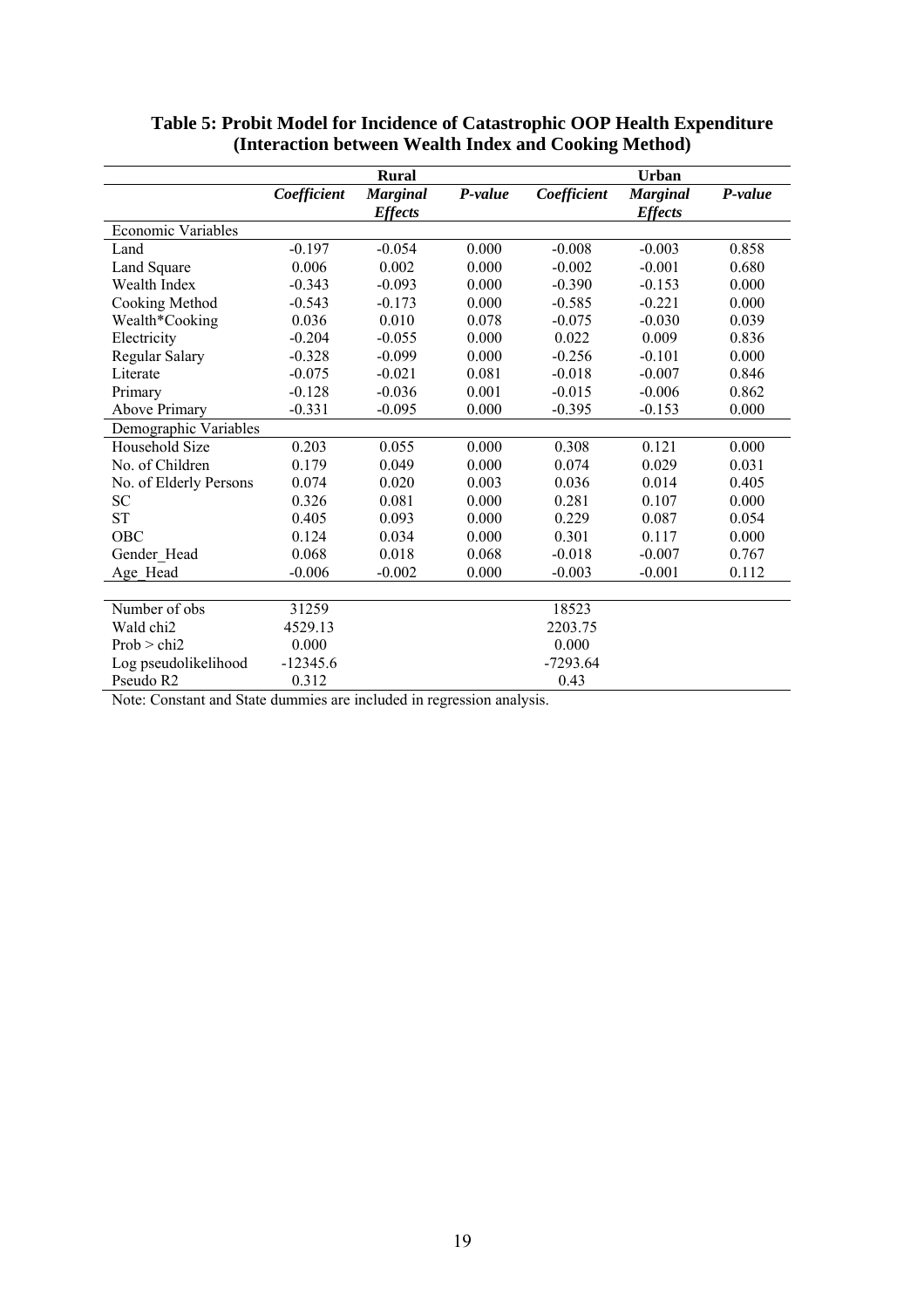|                        |             | <b>Rural</b>    |         |             | <b>Urban</b>    |         |
|------------------------|-------------|-----------------|---------|-------------|-----------------|---------|
|                        | Coefficient | <b>Marginal</b> | P-value | Coefficient | <b>Marginal</b> | P-value |
|                        |             | <b>Effects</b>  |         |             | <b>Effects</b>  |         |
| Economic Variables     |             |                 |         |             |                 |         |
| Land                   | $-0.197$    | $-0.053$        | 0.000   | $-0.004$    | $-0.001$        | 0.934   |
| Land Square            | 0.006       | 0.001           | 0.000   | $-0.002$    | $-0.001$        | 0.642   |
| Wealth Index           | $-0.378$    | $-0.102$        | 0.000   | $-0.425$    | $-0.167$        | 0.000   |
| Wealth*Literate        | 0.004       | 0.001           | 0.888   | 0.013       | 0.005           | 0.834   |
| Wealth*Primary         | 0.052       | 0.014           | 0.032   | 0.101       | 0.040           | 0.083   |
| Wealth*AbovePrimary    | 0.069       | 0.019           | 0.000   | $-0.052$    | $-0.020$        | 0.184   |
| Cooking Method         | $-0.519$    | $-0.164$        | 0.000   | $-0.561$    | $-0.212$        | 0.000   |
| Electricity            | $-0.201$    | $-0.054$        | 0.000   | 0.026       | 0.010           | 0.808   |
| Regular Salary         | $-0.334$    | $-0.101$        | 0.000   | $-0.250$    | $-0.098$        | 0.000   |
| Literate               | $-0.062$    | $-0.017$        | 0.150   | $-0.015$    | $-0.006$        | 0.870   |
| Primary                | $-0.108$    | $-0.030$        | 0.004   | 0.006       | 0.002           | 0.940   |
| <b>Above Primary</b>   | $-0.318$    | $-0.091$        | 0.000   | $-0.387$    | $-0.150$        | 0.000   |
| Demographic Variables  |             |                 |         |             |                 |         |
| Household Size         | 0.205       | 0.056           | 0.000   | 0.306       | 0.120           | 0.000   |
| No. of Children        | 0.179       | 0.049           | 0.000   | 0.077       | 0.030           | 0.024   |
| No. of Elderly Persons | 0.074       | 0.020           | 0.003   | 0.035       | 0.014           | 0.421   |
| <b>SC</b>              | 0.324       | 0.081           | 0.000   | 0.284       | 0.109           | 0.000   |
| <b>ST</b>              | 0.404       | 0.093           | 0.000   | 0.220       | 0.084           | 0.064   |
| OBC                    | 0.124       | 0.033           | 0.000   | 0.301       | 0.117           | 0.000   |
| Gender Head            | 0.070       | 0.019           | 0.068   | $-0.007$    | $-0.003$        | 0.908   |
| Age_Head               | $-0.006$    | $-0.002$        | 0.000   | $-0.003$    | $-0.001$        | 0.113   |
|                        |             |                 |         |             |                 |         |
| Number of obs          | 31259       |                 |         | 18523       |                 |         |
| Wald chi <sub>2</sub>  | 4525.7      |                 |         | 2208.54     |                 |         |
| Prob > chi2            | 0.000       |                 |         | 0.000       |                 |         |
| Log pseudolikelihood   | $-12336.9$  |                 |         | $-7281.12$  |                 |         |
| Pseudo R <sub>2</sub>  | 0.312       |                 |         | 0.430       |                 |         |

## **Table 6: Probit Model for Incidence of Catastrophic OOP Health Expenditure (Interaction between Wealth Index and Education)**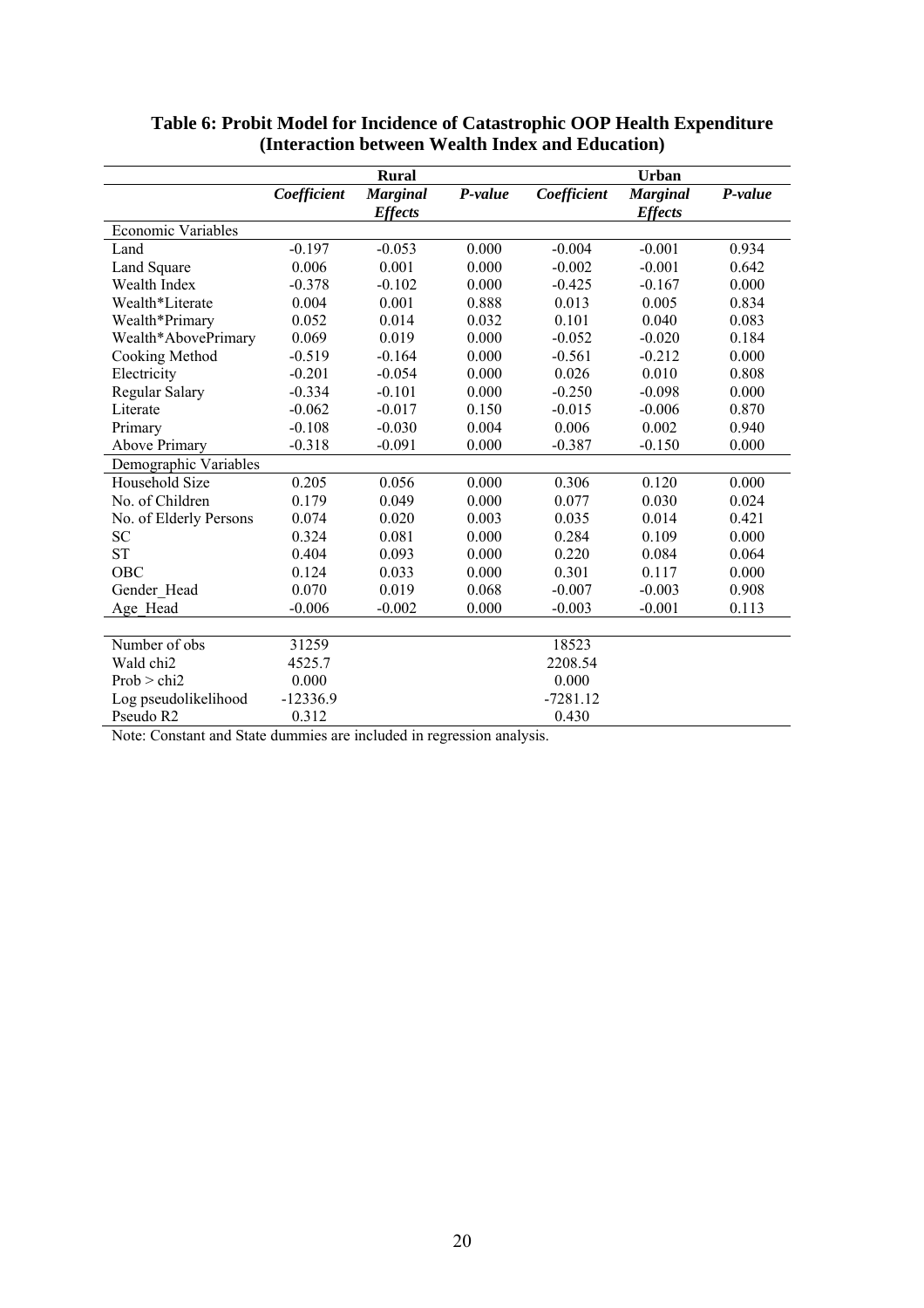|                        |             | <b>Rural</b>    |         |             | <b>Urban</b>    |         |
|------------------------|-------------|-----------------|---------|-------------|-----------------|---------|
|                        | Coefficient | <b>Marginal</b> | P-value | Coefficient | <b>Marginal</b> | P-value |
|                        |             | <b>Effects</b>  |         |             | <b>Effects</b>  |         |
| Economic Variables     |             |                 |         |             |                 |         |
| Land                   | $-0.198$    | $-0.054$        | 0.000   | $-0.004$    | $-0.002$        | 0.933   |
| Land Square            | 0.006       | 0.002           | 0.000   | $-0.002$    | $-0.001$        | 0.659   |
| Wealth Index           | $-0.321$    | $-0.087$        | 0.000   | $-0.475$    | $-0.186$        | 0.000   |
| Wealth*SC              | $-0.022$    | $-0.006$        | 0.362   | 0.087       | 0.034           | 0.026   |
| Wealth*ST              | $-0.205$    | $-0.056$        | 0.000   | 0.135       | 0.053           | 0.057   |
| Wealth*OBC             | $-0.010$    | $-0.003$        | 0.556   | 0.025       | 0.010           | 0.375   |
| Cooking Method         | $-0.512$    | $-0.162$        | 0.000   | $-0.559$    | $-0.211$        | 0.000   |
| Electricity            | $-0.208$    | $-0.056$        | 0.000   | 0.040       | 0.016           | 0.706   |
| Regular Salary         | $-0.323$    | $-0.097$        | 0.000   | $-0.259$    | $-0.102$        | 0.000   |
| Literate               | $-0.075$    | $-0.021$        | 0.079   | $-0.016$    | $-0.006$        | 0.866   |
| Primary                | $-0.127$    | $-0.036$        | 0.001   | $-0.010$    | $-0.004$        | 0.906   |
| <b>Above Primary</b>   | $-0.331$    | $-0.095$        | 0.000   | $-0.395$    | $-0.153$        | 0.000   |
| Demographic Variables  |             |                 |         |             |                 |         |
| Household Size         | 0.203       | 0.055           | 0.000   | 0.308       | 0.121           | 0.000   |
| No. of Children        | 0.179       | 0.049           | 0.000   | 0.076       | 0.030           | 0.027   |
| No. of Elderly Persons | 0.073       | 0.020           | 0.004   | 0.039       | 0.015           | 0.366   |
| <b>SC</b>              | 0.327       | 0.081           | 0.000   | 0.280       | 0.107           | 0.000   |
| <b>ST</b>              | 0.294       | 0.071           | 0.000   | 0.204       | 0.078           | 0.071   |
| OBC                    | 0.129       | 0.035           | 0.000   | 0.289       | 0.112           | 0.000   |
| Gender Head            | 0.067       | 0.018           | 0.073   | $-0.016$    | $-0.006$        | 0.791   |
| Age Head               | $-0.006$    | $-0.002$        | 0.000   | $-0.003$    | $-0.001$        | 0.104   |
|                        |             |                 |         |             |                 |         |
| Number of obs          | 31259       |                 |         | 18523       |                 |         |
| Wald chi <sub>2</sub>  | 4488.09     |                 |         | 2198.6      |                 |         |
| Prob > chi2            | 0.000       |                 |         | 0.000       |                 |         |
| Log pseudolikelihood   | $-12336.5$  |                 |         | $-7289.98$  |                 |         |
| Pseudo R <sub>2</sub>  | 0.313       |                 |         | 0.43        |                 |         |

### **Table 7: Probit Model for Incidence of Catastrophic OOP Health Expenditure (Interaction between Wealth Index and Social Background)**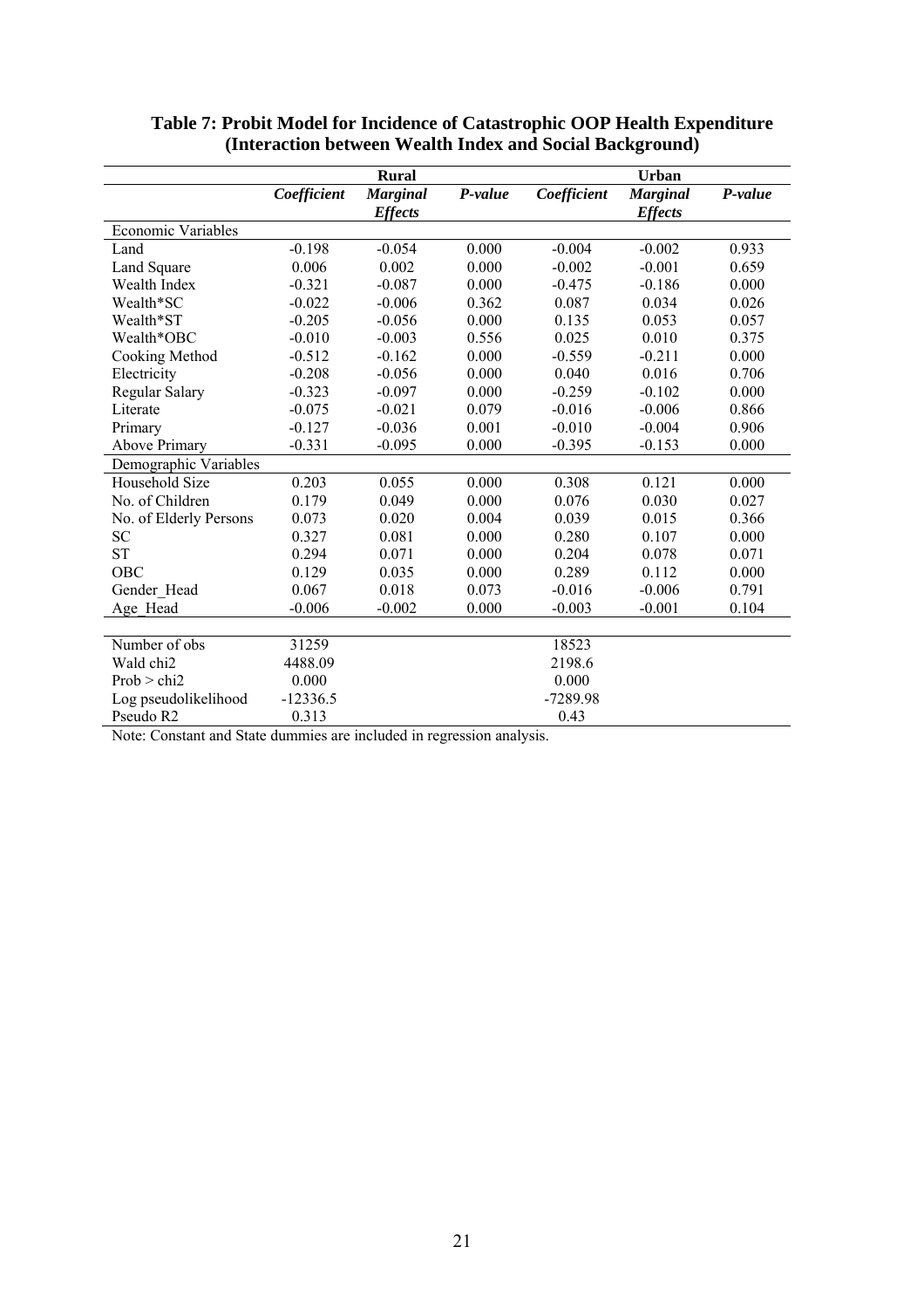|                        |             | <b>Rural</b>                      |         |             | <b>Urban</b>                      |         |
|------------------------|-------------|-----------------------------------|---------|-------------|-----------------------------------|---------|
|                        | Coefficient | <b>Marginal</b><br><b>Effects</b> | P-value | Coefficient | <b>Marginal</b><br><b>Effects</b> | P-value |
| Economic Variables     |             |                                   |         |             |                                   |         |
| Land                   | $-0.198$    | $-0.054$                          | 0.000   | $-0.007$    | $-0.003$                          | 0.883   |
| Land Square            | 0.006       | 0.002                             | 0.000   | $-0.002$    | $-0.001$                          | 0.656   |
| Wealth Index           | $-0.386$    | $-0.105$                          | 0.000   | $-0.535$    | $-0.209$                          | 0.000   |
| GenderHead*Wealth      | 0.057       | 0.016                             | 0.022   | 0.088       | 0.035                             | 0.029   |
| Cooking Method         | $-0.504$    | $-0.159$                          | 0.000   | $-0.549$    | $-0.208$                          | 0.000   |
| Electricity            | $-0.212$    | $-0.057$                          | 0.000   | 0.079       | 0.031                             | 0.453   |
| Regular Salary         | $-0.331$    | $-0.100$                          | 0.000   | $-0.254$    | $-0.100$                          | 0.000   |
| Literate               | $-0.074$    | $-0.021$                          | 0.076   | $-0.007$    | $-0.003$                          | 0.940   |
| Primary                | $-0.129$    | $-0.036$                          | 0.000   | 0.000       | 0.000                             | 0.999   |
| <b>Above Primary</b>   | $-0.333$    | $-0.096$                          | 0.000   | $-0.391$    | $-0.151$                          | 0.000   |
| Demographic Variables  |             |                                   |         |             |                                   |         |
| Household Size         | 0.203       | 0.055                             | 0.000   | 0.311       | 0.122                             | 0.000   |
| No. of Children        | 0.179       | 0.049                             | 0.000   | 0.074       | 0.029                             | 0.029   |
| No. of Elderly Persons | 0.074       | 0.020                             | 0.003   | 0.035       | 0.014                             | 0.409   |
| <b>SC</b>              | 0.328       | 0.082                             | 0.000   | 0.280       | 0.107                             | 0.000   |
| <b>ST</b>              | 0.411       | 0.094                             | 0.000   | 0.219       | 0.084                             | 0.078   |
| OBC                    | 0.125       | 0.034                             | 0.000   | 0.305       | 0.118                             | 0.000   |
| Gender Head            | 0.089       | 0.025                             | 0.020   | $-0.009$    | $-0.003$                          | 0.892   |
| Age_Head               | $-0.006$    | $-0.002$                          | 0.000   | $-0.003$    | $-0.001$                          | 0.092   |
|                        |             |                                   |         |             |                                   |         |
| Number of obs          | 31259       |                                   |         | 18523       |                                   |         |
| Wald chi <sub>2</sub>  | 4513.52     |                                   |         | 2270.11     |                                   |         |
| Prob > chi2            | 0.000       |                                   |         | 0.000       |                                   |         |
| Log pseudolikelihood   | $-12344.3$  |                                   |         | $-7293.74$  |                                   |         |
| Pseudo R2              | 0.312       |                                   |         | 0.4293      |                                   |         |

#### **Table 8: Probit Model for Incidence of Catastrophic OOP Health Expenditure (Interaction between Wealth Index and Gender of Head)**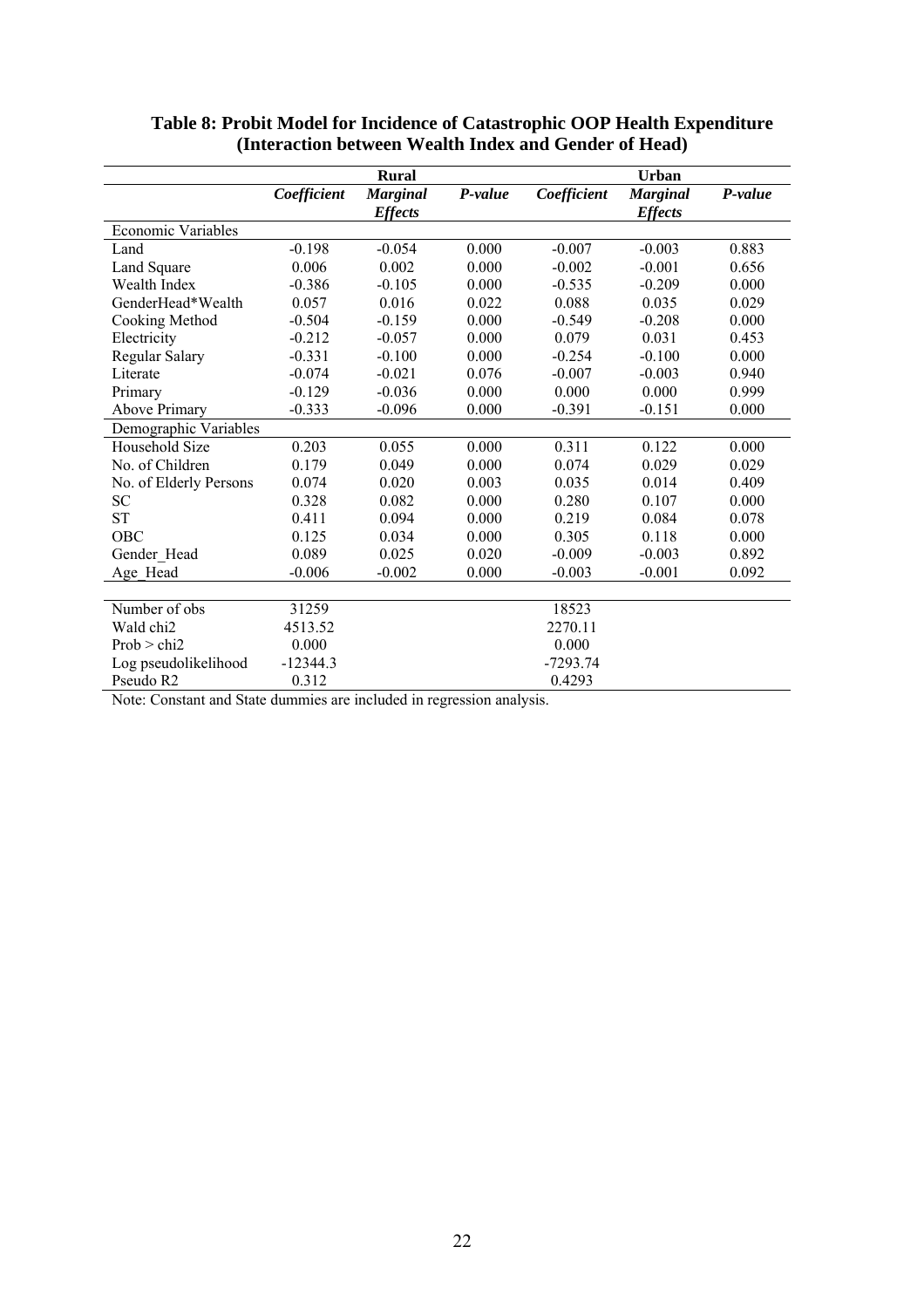|                        |             | <b>Rural</b>    |         |             | Urban           |         |
|------------------------|-------------|-----------------|---------|-------------|-----------------|---------|
|                        | Coefficient | <b>Marginal</b> | P-value | Coefficient | <b>Marginal</b> | P-value |
|                        |             | <b>Effects</b>  |         |             | <b>Effects</b>  |         |
| Economic Variables     |             |                 |         |             |                 |         |
| Land                   | $-0.198$    | $-0.054$        | 0.000   | $-0.007$    | $-0.003$        | 0.876   |
| Land Square            | 0.006       | 0.002           | 0.000   | $-0.002$    | $-0.001$        | 0.667   |
| Wealth Index           | $-0.333$    | $-0.091$        | 0.000   | $-0.454$    | $-0.178$        | 0.000   |
| Cooking Method         | $-0.503$    | $-0.159$        | 0.000   | $-0.556$    | $-0.210$        | 0.000   |
| Electricity            | $-0.213$    | $-0.057$        | 0.000   | 0.069       | 0.027           | 0.507   |
| Regular Salary         | $-0.331$    | $-0.100$        | 0.000   | $-0.258$    | $-0.101$        | 0.000   |
| Literate               | $-0.130$    | $-0.037$        | 0.305   | 0.154       | 0.059           | 0.577   |
| Primary                | $-0.414$    | $-0.126$        | 0.000   | 0.215       | 0.082           | 0.390   |
| <b>Above Primary</b>   | $-0.501$    | $-0.148$        | 0.000   | 0.077       | 0.030           | 0.682   |
| Literate*Gender        | 0.065       | 0.017           | 0.606   | $-0.120$    | $-0.047$        | 0.574   |
| Primary*Gender         | 0.315       | 0.077           | 0.001   | $-0.170$    | $-0.067$        | 0.388   |
| AbovePrimary*Gender    | 0.185       | 0.049           | 0.054   | $-0.401$    | $-0.157$        | 0.004   |
| Demographic Variables  |             |                 |         |             |                 |         |
| Household Size         | 0.203       | 0.055           | 0.000   | 0.310       | 0.122           | 0.000   |
| No. of Children        | 0.178       | 0.049           | 0.000   | 0.074       | 0.029           | 0.029   |
| No. of Elderly Persons | 0.074       | 0.020           | 0.003   | 0.037       | 0.015           | 0.383   |
| SС                     | 0.326       | 0.082           | 0.000   | 0.278       | 0.106           | 0.000   |
| <b>ST</b>              | 0.410       | 0.094           | 0.000   | 0.226       | 0.086           | 0.061   |
| OBC                    | 0.124       | 0.033           | 0.000   | 0.307       | 0.119           | 0.000   |
| Gender Head            | $-0.006$    | $-0.002$        | 0.901   | $-0.213$    | $-0.082$        | 0.048   |
| Age Head               | $-0.006$    | $-0.002$        | 0.000   | $-0.003$    | $-0.001$        | 0.079   |
|                        |             |                 |         |             |                 |         |
| Number of obs          | 31259       |                 |         | 18523       |                 |         |
| Wald chi2              | 4512.05     |                 |         | 2256.19     |                 |         |
| Prob > chi2            | 0.000       |                 |         | 0.000       |                 |         |
| Log pseudolikelihood   | $-12340.6$  |                 |         | $-7290.17$  |                 |         |
| Pseudo R <sub>2</sub>  | 0.312       |                 |         | 0.430       |                 |         |

#### **Table 9: Probit Model for Incidence of Catastrophic OOP Health Expenditure (Interaction between Gender and Education Level of Household Head)**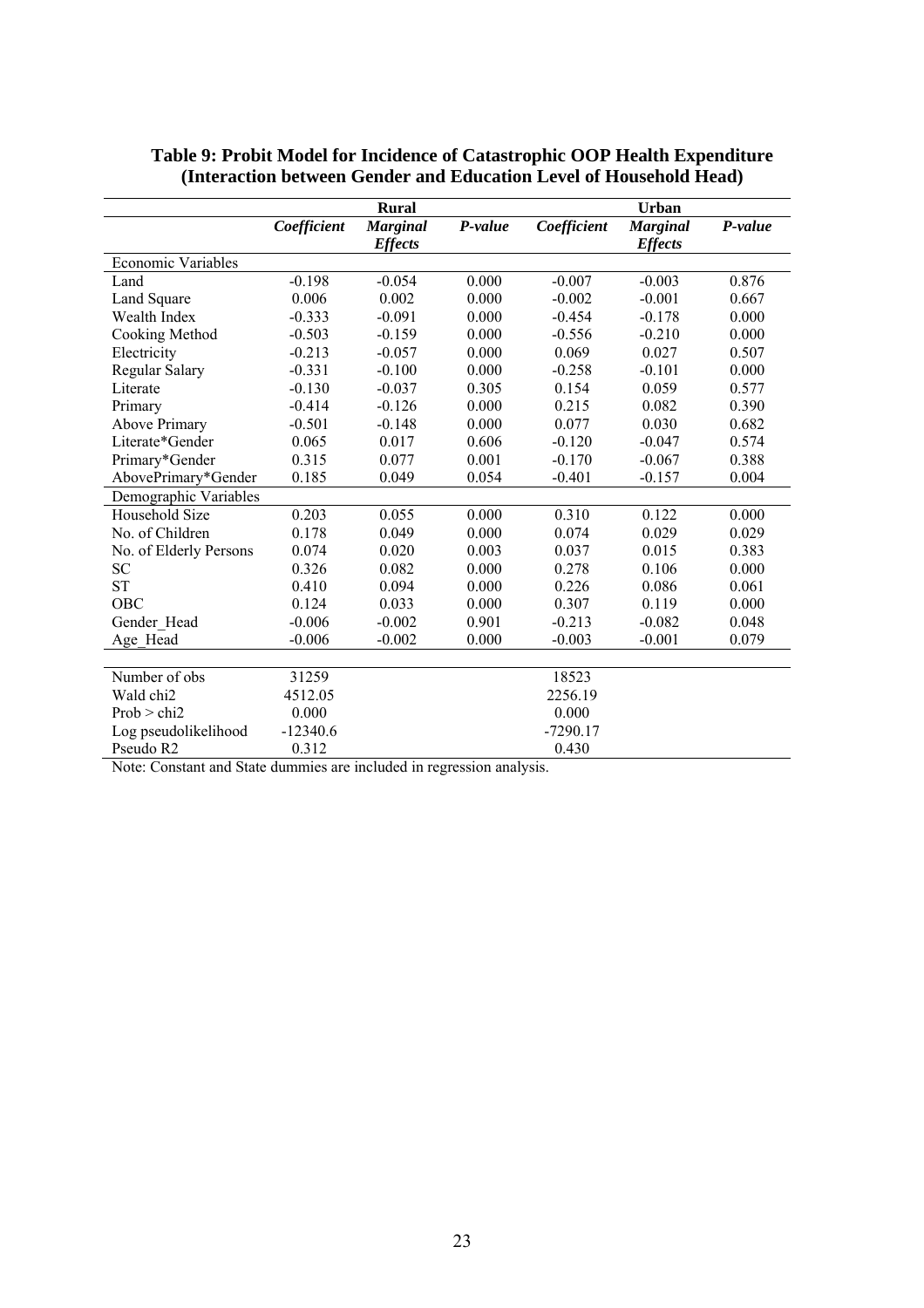#### *References:*

- Berki S. 1986. A Look at Catastrophic Medical Expenses and the Poor. *Health Affairs*. **5**(4). pp. 138-145.
- Cavagnero E. Carrin G. Xu K. Anguilar\_Rivera A. 2006. *Health Financing in Argentina: An Empirical Study of Health Care Expenditure and Utilization*. Working Paper Series in Innovations in Health Financing. Instituto Nacional de Salud Publica. Mexico.
- Cowell A. 2006. The Relationship between Education and Health Behavior: Some Empirical Evidence, *Health Economics*, **15**, pp. 125-146.
- Filmer, D. Pritchett L. 2001. Estimating Wealth Effects without Expenditure Data-or Tears: An Application to Educational Enrollments in States of India, *Demography*, **38**(1), pp. 115-132.
- Flores G. Krinshnakumar J. O'Donnell O. van Doorslaer E. 2008. Coping with Health-Care Costs: Implications for the Measurement of Catastrophic Expenditures and Poverty. *Health Economics* **17**(12). pp. 1393-1412.
- Garg C. Karan A. 2005. OOP Expenditure and Impoverishment*: Policy Implications for Targeted Populations in India*, mimeo.
- Grossman M. 1999. *The Human Capital Model of the Demand for Health*, NBER Working Paper 7078, NBER.
- Kumar T K. Holla J. Guha P. 2008. Engel Curve Method for Measuring Poverty. *Economic and Political Weekly*. **43**(30) pp. 115-123.
- Kumar T K. Mallick S. Holla J. 2009. Estimating Consumption Deprivation in India Using Survey Data: A State-level Rural-Urban Analysis Before and During Reform Period. *Journal of Development Studies*. **45**(4). pp. 441-470.
- O'Donnell O. Doorslaer E. Rannan-Eliya R. Somanathan A. Garg C. Hanvoravongchai P. Huq M. Karan A. Leung G. Tin K. Vasavid C. 2005. *Explaining the Incidence of Catastrophic Expenditures on Health Care: Comparative Evidence from Asia*. EQUITAP Project Working Paper No. 5. mimeo.
- Parikh J. Biswas H. Karmakar S. 2003. Cooking with Biofuels: Risk Factors Affecting Health Impact on Rural Women, *Economic and Political Weekly*, **38**(34), pp. 2681-2691.
- Peters D. Yazbeck A. Sharma R. Ramana G. Pritchett L. Wagstaff A. 2002. *Better Health Systems for India's Poor: Findings, Analysis and Options*. The World Bank. USA.
- Russell S. 1996. Ability to Pay for Health Care: Concepts and Evidence. *Health Policy and Planning*. **11** (3). pp 219-237.